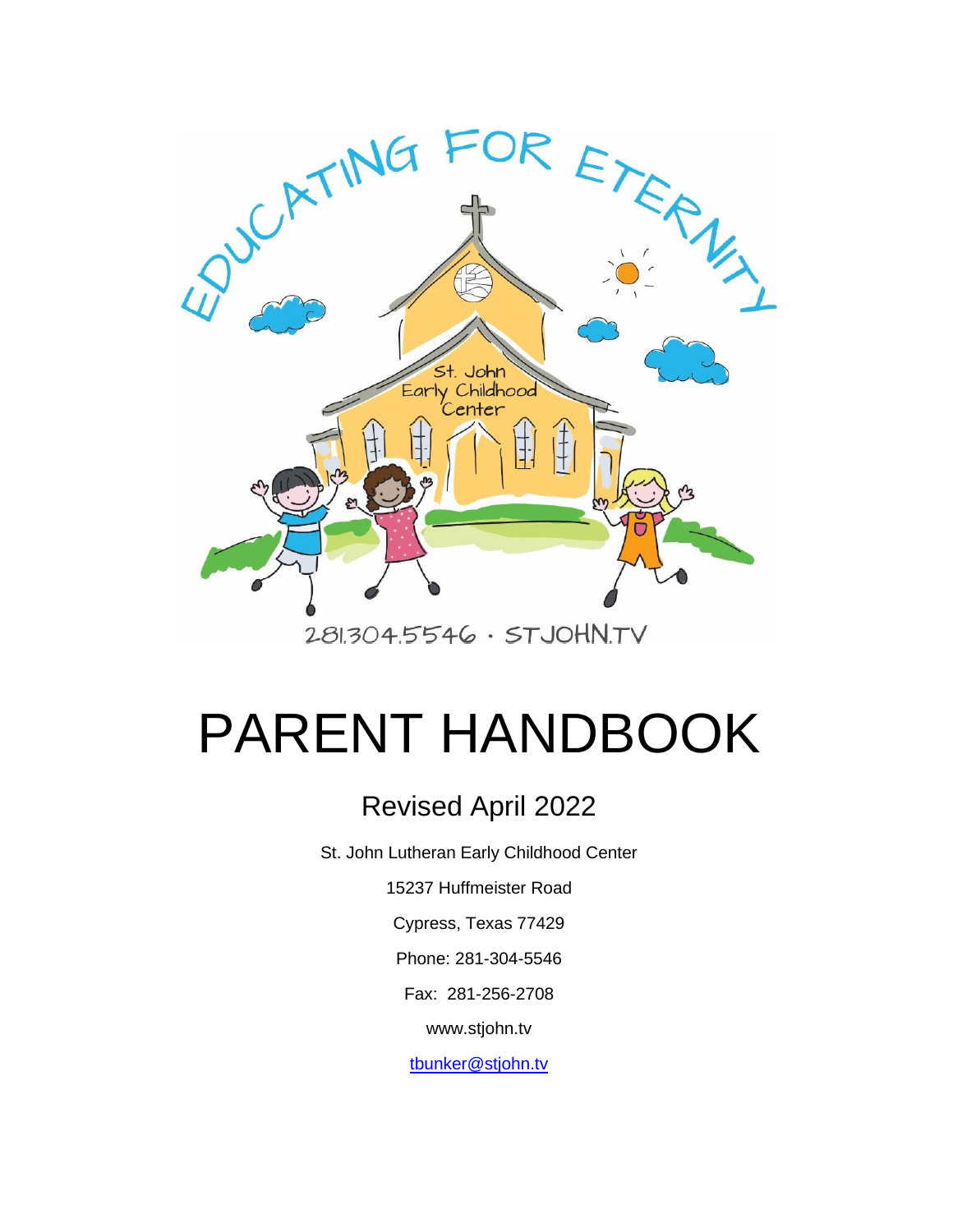#### *A word from our Senior Pastor…*

Jesus said, "Let the little children come to me, for the kingdom of God belongs to such as these" (Luke 18:16).

Thank you for giving us the privilege and awesome honor to provide for the spiritual, emotional and intellectual growth of your child through the ministry of St. John Early Childhood Center! We realize that your child is precious and that you want the very best for him or her. We do not take this trust lightly. We have long been committed to excellence in our early education programs. This is seen in not only the beautiful and state of the art building that the people of St. John built, but also in the commitment to excellence of staff and staff training and support.

That long-standing commitment is a dim reflection, however, of the commitment that our God has for children. When mothers were bringing their children to Jesus for his blessing some wanted to scurry them away. Jesus showed that when he took the children up in his arms and blessed them.

Sometimes life is hard, and family life can bring challenges. I want you to know that we are here for you. If you need support, encouragement, or just someone to talk to, our ECC staff, administrators and even our pastors are here for you. I am never too busy to listen. If you need spiritual support, advice, encouragements, or direction, please call on us.

It is our great delight to lead people to a deeper experience of life—abundant and eternal—through faith in Jesus Christ. You are certainly welcome to join us for worship each Sunday at 8:15 and 11:00. We also have various Bible Studies each Sunday to help you grow in your faith—as your children also grow in the faith through our Sunday School program.

It is our great joy to connect our neighbors with Jesus' true riches. Please give us the privilege of sharing it with you.

In Jesus…

Abundant Blessings!

PASTOR MARK

Rev. Mark T. Wuggazer, Senior Pastor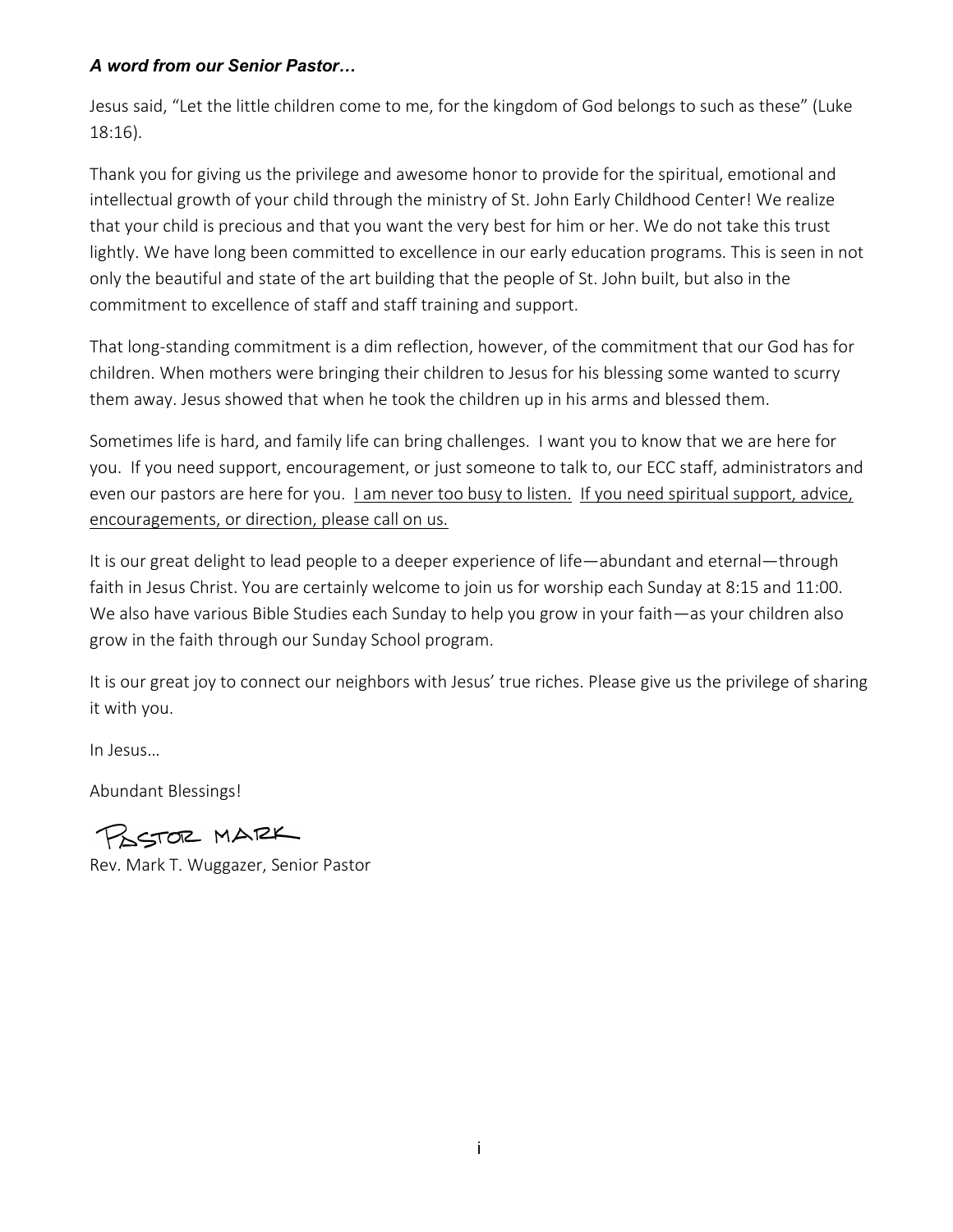#### *A word from the Director…*

I am very pleased to welcome you to St. John Lutheran Early Childhood Center. Thank you for entrusting your children to our care. We feel honored and blessed to be chosen.

Our philosophy is rooted in the belief that young children need the opportunity to explore, play, create, learn, grow and develop in a Christ centered, nurturing environment. We strive to instill a love of learning that will last a lifetime.

Parents and visitors are welcome to visit our campus. We ask that you check in at the office first. Communication between the parent, school and teacher is important for your child's success. We welcome your questions and feedback.

The St. John handbook is prepared for each school family to provide you with our policies and procedures. Please take time to read through it as it is updated yearly. If you have questions or concerns, please do not hesitate to let me know. Again, thank you for choosing St. John.

In Christ,

Tiffany Bunker,

Early Childhood Director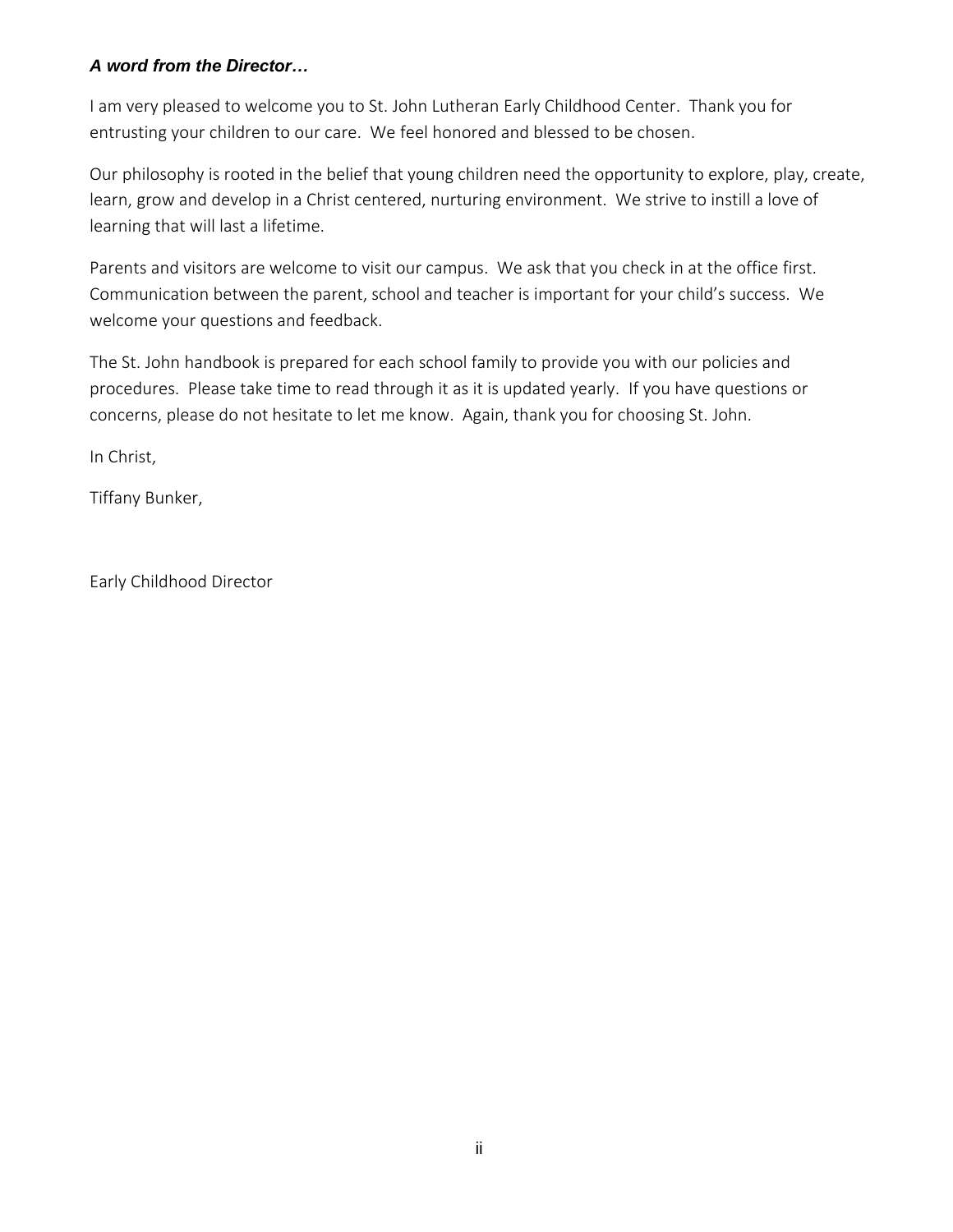## **Table of Contents**

<span id="page-3-0"></span>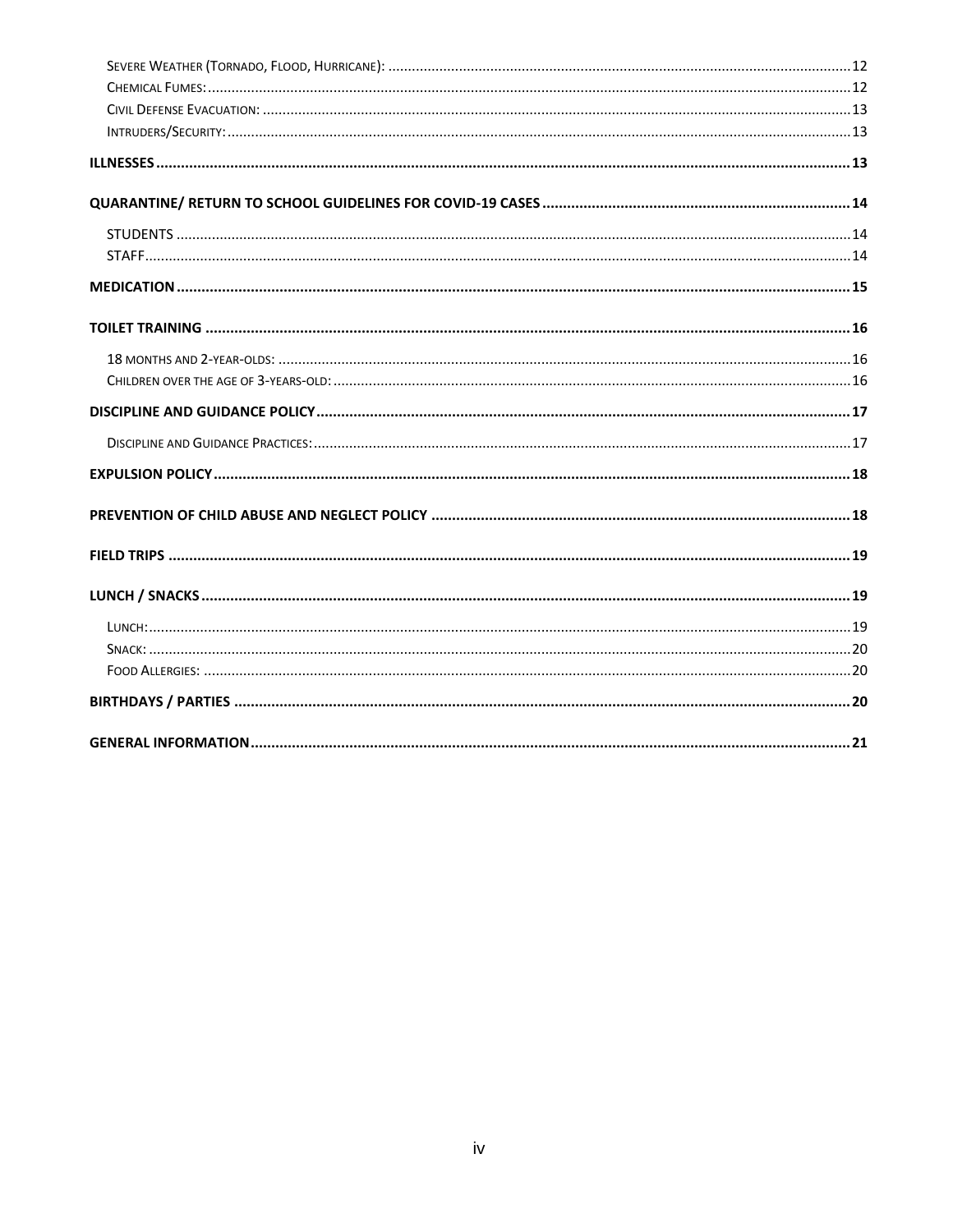## **ORGANIZATION**

<span id="page-5-0"></span>St. John Lutheran Early Childhood Center is a non-profit Lutheran preschool which is a ministry of St. John Lutheran Church. The school has been in existence since 1982 as a ministry of St. John Lutheran Church, governed by the Church's Mission and Ministry Council and is licensed by The Texas Department of Health and Human Services. The Early Childhood Center is accredited with the National Lutheran Schools Accreditation.

The program is operated by St. John Lutheran Church as part of a program of service to God and to the children and parents of our Cypress and surrounding communities.

<span id="page-5-1"></span>St. John Lutheran Early Childhood Center of Cypress, Texas, does not discriminate on the basis of race, color, national and ethnic origin or religion.

## **PHILOSOPHY**

*[Jesus] took a little child and had him stand among them. Taking him in his arms, he said to them. "Whoever welcomes one of these little children in my name welcomes me; and whoever welcomes me does not welcome me, but the one who sent me." Mark 9:36-37*

We believe that each child is precious to God; therefore, we consider the children entrusted to our care an important responsibility. Children need to feel safe, secure, nurtured, and loved.

We also believe that God's desire is to give us abundant eternal life. We seek to share that gift with children and their families through all we do.

*[Jesus says,] The thief comes only to steal and kill and destroy. I came that they may have life and have it abundantly. John 10:10*

*For God so loved the world, that he gave his only Son, that whoever believes in him should not perish but have eternal life. John 3:16*

Young children are filled with nearly unlimited energy, exuberance, and curiosity. This is a time of great intellectual, physical, social, emotional, and spiritual growth. This foundation, which is formed in the early years of a child's life, proves important in the development of their values and attitudes. Since the Bible also describes us as body, soul and spirit, we believe in nurturing the "whole child".

*Train a child in the way he should go, and when he is old he will not turn from it. Proverbs 22:6*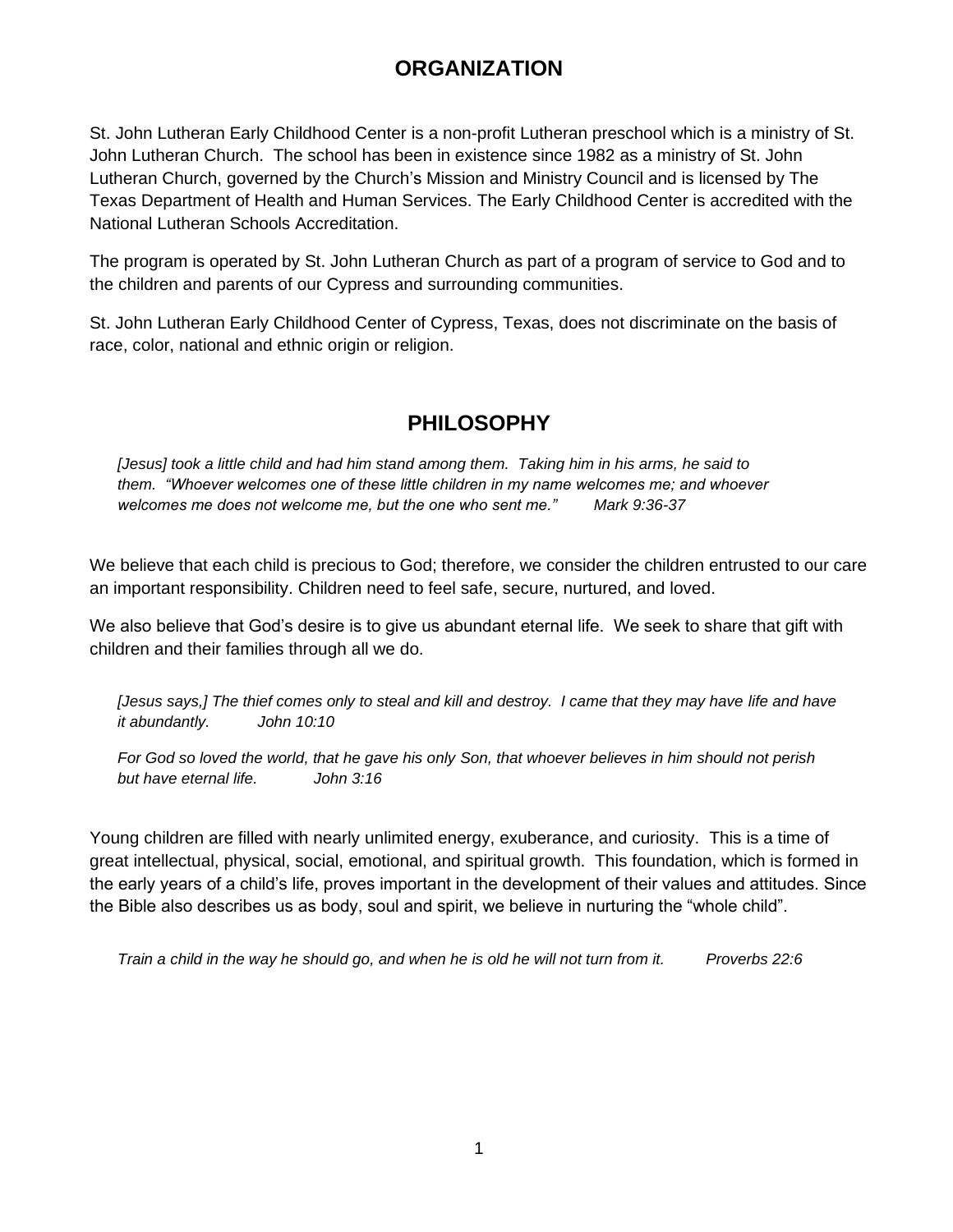Based on this knowledge, our program provides a well-balanced day of learning and play. Our curriculum is designed to teach children through challenging instructional methods (mind and spirit), stimulating physical activities (body), Bible memory and singing, and interesting and engaging learning experiences. The curriculum includes, but is not limited to, experiences in Bible teaching, language arts, math, science, social studies, music and motor skills, Spanish, and art. These guided activities are structured to meet the developmental stage of each child, as well as to encourage individual responsibility while providing a sense of success and accomplishment. We believe learning should be enjoyable using "hands-on" experiences, which help develop a positive self-concept.

Jesus' Great Commission is to "make disciples" of all nations. We also seek to help children learn to follow Jesus, nurturing a strong relationship with the heavenly Father (*celebrate*), encouraging children to love and respect each other (*live*), and providing opportunities for the children to support mission projects and provide for the needs of the community (*share/serve*).

*Jesus came and said to them, "All authority in heaven and on earth has been given to me. Go therefore and make disciples of all nations, baptizing them in the name of the Father and of the Son and of the Holy Spirit, teaching them to observe all that I have commanded you. And behold, I am with you always, to the end of the age." Matthew 28:18-20*

Christian principles are integrated through weekly chapel, stories, songs, the example of loving adults, and happy school experiences. Through these activities, the children discover spirituality and values, which they share with their families, and which will serve them throughout their lives. We believe that spiritual growth also plays an important role in the child's total development.

*Hear, Oh Israel: The Lord our God, the Lord is one. Love the Lord our God with all your heart and with all your soul and with all your strength. These commandments that I give you today are to be upon your hearts. Impress them on your children. Talk about it with them when you sit at home and when you walk along the road, when you lie down and when you get up. Tie them as symbols on your hands and bind them on your foreheads. Write them on the doorframes of your houses and on your gates. Deuteronomy 6:4-9*

<span id="page-6-0"></span>*Tell it to your children, and let your children tell it to their children, and their children to the next generation. Joel 1:3*

#### **GOAL**

Our goal is to provide a quality program in a Christian environment. Each child is provided with learning experiences based on the knowledge of their own physical, social, emotional, intellectual, and spiritual needs. This is so they can learn and grow at their own rate under the guidance of a Christian teacher.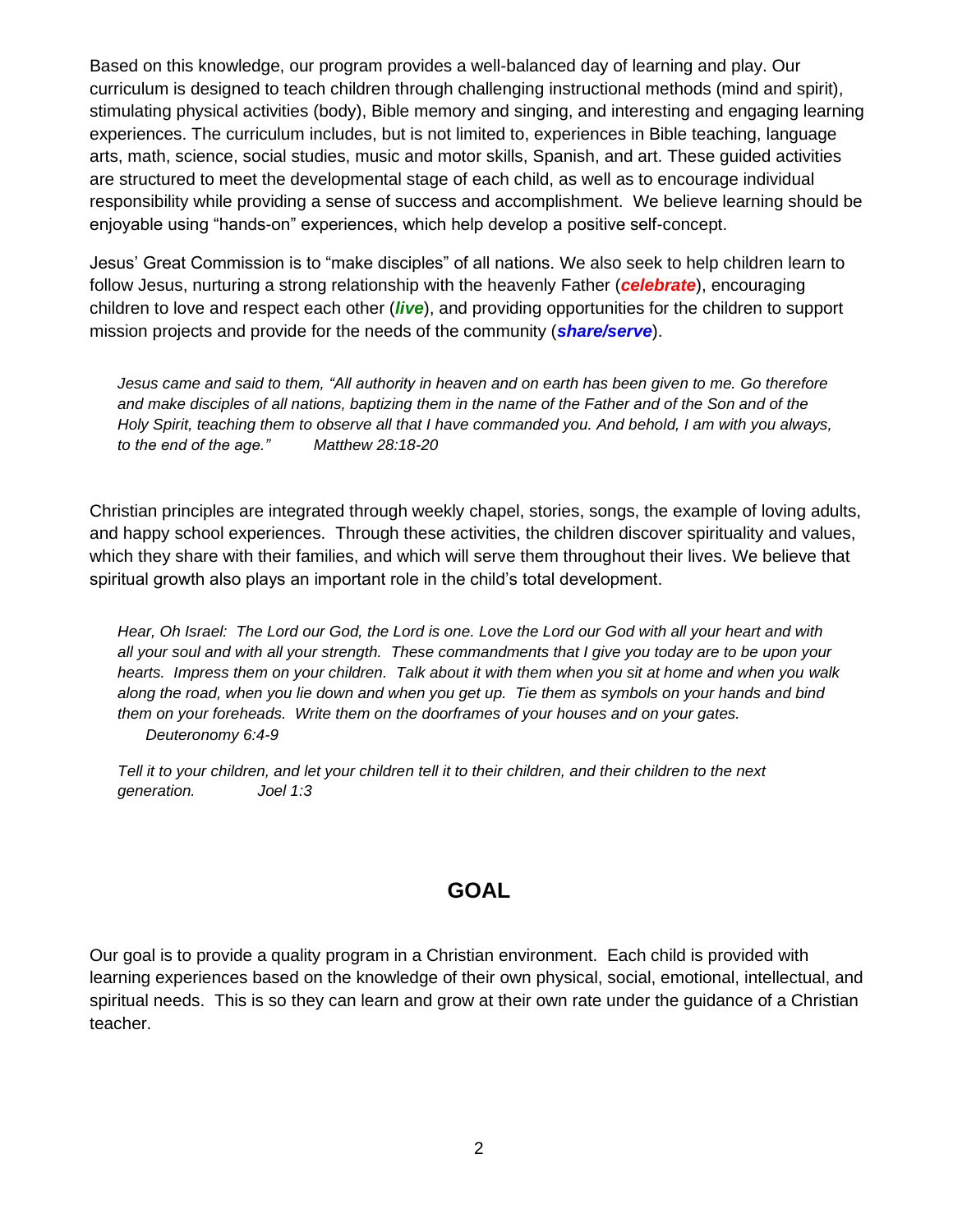## **TOGETHER FOR YOUR CHILD**

<span id="page-7-0"></span>It is important that the parents communicate to the teacher any significant changes in the child's life or the life of the family that might affect the child's behavior at school. It will help the teacher to understand the reasons behind a change in behavior and help the child cope with the changes. These might include illness or death of a family member or pet, separation or divorce of the parents, other changes in the family structure, an impending move, etc. Please be assured that whatever information you relay will be confidential.

If you have a concern with your child and you need to speak with the teacher, please feel free to call the school during the day and leave a message for your child's teacher to contact you after the students are dismissed. If you need to speak with the Director, you may call the school during operating hours or contact her by e-mail at thunker@stjohn.tv. For emergencies after hours, the director can be reached by cell phone at 281-728-0259.

## **REGISTRATION PROCEDURES**

<span id="page-7-1"></span>All of our registration is done from a waiting list. In order to be added to our waiting list, you must first request a virtual school tour by phone or email and once reviewed we ask that you respond by contacting the school at 281-304-5546 or emailing our Registrar, Dawn Calhoun at [dcalhoun@stjohn.tv](mailto:dcalhoun@stjohn.tv) directly.

Registration begins mid-January for our current students and their siblings. After our current students and their siblings have registered, calls will be made to offer the remaining spots. Calls will be made from the waiting list in the following order: church members, previous fall (school year) families, and the remaining names on the list. Parents are given two days to respond. If there is no response, your child's name will be removed from the waiting list. Registration is an ongoing process that can take from a few weeks to months.

The waiting list rolls over from year to year. Every December we will email out a questionnaire to update information. By emailing this back to us, families are letting us know they want to remain on the waiting list. If we do not get a response, your child's name will be dropped from the list. If the questionnaire is not received by email, parents may update information by phone or fax. Changes and updates to the enrollment procedures can be found on our website at [www.stjohn.tv](http://www.stjohn.tv/).

**Necessary paperwork required by the State of Texas must be completed before the first day of care.**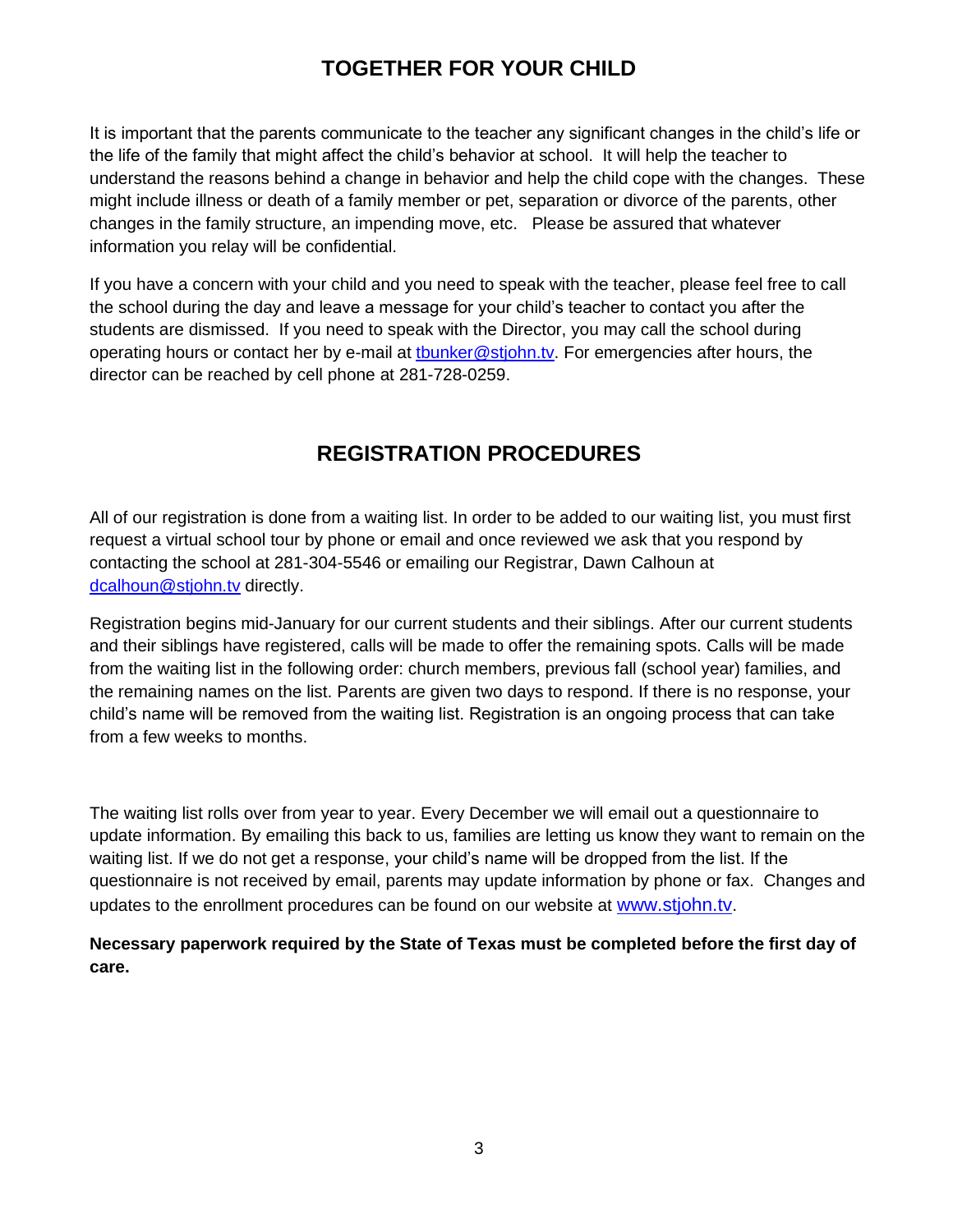## **OPERATING SCHEDULE**

<span id="page-8-0"></span>St. John Lutheran Early Childhood Center admits students of any race, color, national and ethnic origin or religion to all rights, privileges, programs and activities made available to students at the center. It does not discriminate on the basis of race, color, national, or ethnic origin in administration of its educational policies or programs.

St. John Lutheran ECC is a GANG FREE ZONE. A gang-free zone is a designated area around a specific location where prohibited gang related activity is subject to increased penalty under Texas Law. The gang-free zone is within 1000 feet of our child care center as defined by the Texas Penal Code. The purpose of gang-free zones is to deter certain types of criminal activity in areas where children gather while enforcing tougher state penalties.

Classes will be held Monday through Friday of each normal week that school is in session. A parent may choose one of the following for the preschool program:

2 day – Tuesdays and Thursdays 3 day – Mondays, Wednesdays, and Fridays 5 day – Monday through Friday

Class placements for current school year are per the following criteria:

| 18 month old class | 18 months old by September 1                  |
|--------------------|-----------------------------------------------|
| 2 year old class   | 2 years old by September 1                    |
| 3 year old class   | 3 years old by September 1                    |
| 4 year old class   | 4 years old by September 1                    |
| Bridge class       | 5 years old by October 31 (Director Approval) |
| Summer Program     | 18 months old by May 1 - entering 4th Grade   |

Placement of children in the ECC is done on a waiting list basis: however, students with siblings at St. John ECC or members of St. John Lutheran Church will have priority. If classes are full, names will be put on a waiting list. As spaces open up during the year, they will be filled with children from the waiting list. Children must be **re-enrolled each fall term**. **You will not automatically be re-enrolled for the previous year's program days. All accounts must be current in order to re-enroll.** Children currently enrolled will be given the opportunity to re-enroll before new students are admitted.

For the school day, car rider line will begin at 9:00 a.m. At that time, staff will escort your child(ren) to the classrooms. Doors will open for dismissal at 2:00 p.m. and parents should sign child(ren) out. An intercom system/doorbell is located at the front door for admittance. This door will be locked at all times for the safety of the children. In addition, students arriving at other hours will be escorted to and from classrooms by St. John staff. Lobby doors are locked during the day for security measures.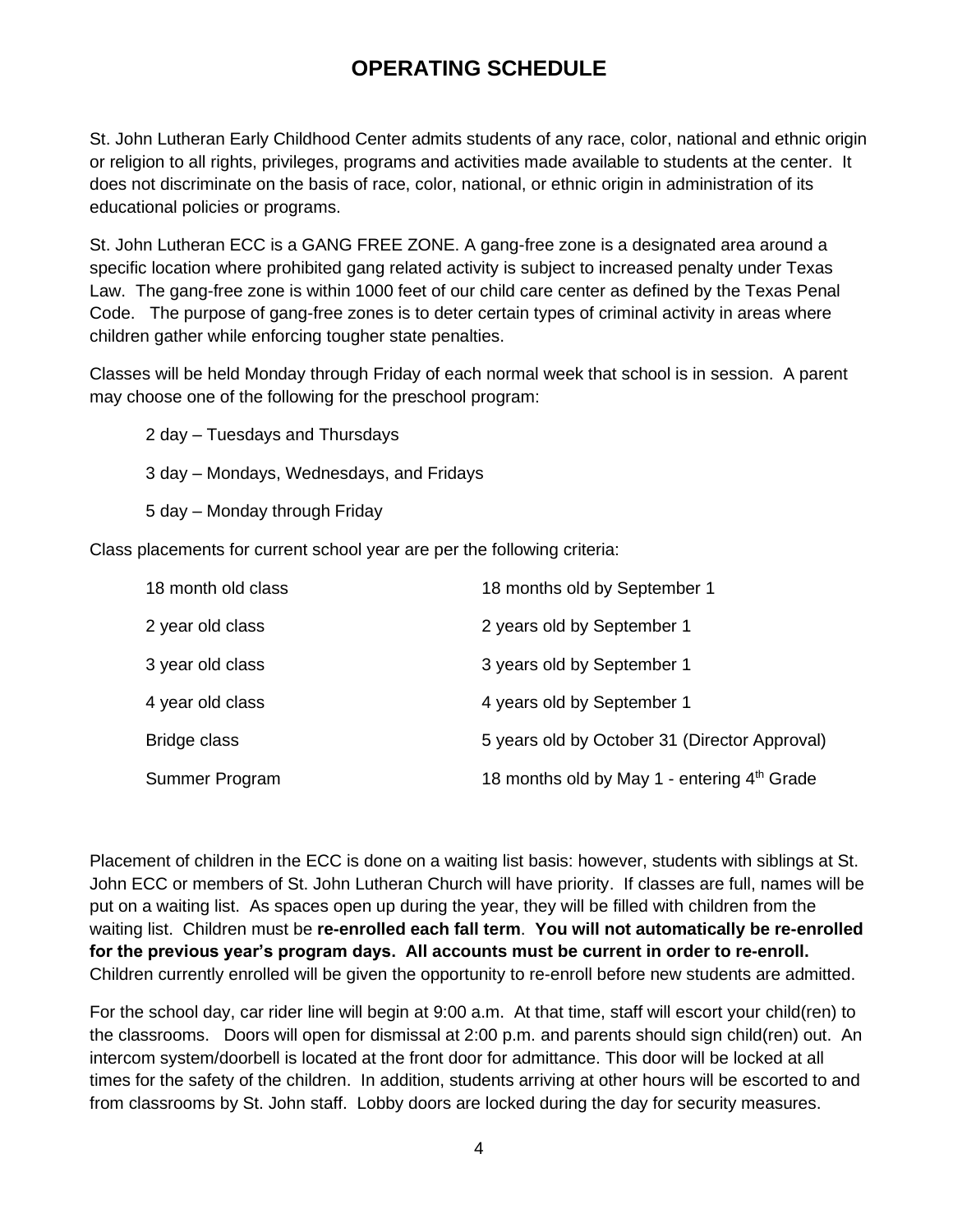#### <span id="page-9-0"></span>*School Hours:*

Morning Care  $-7:00$  am  $-9:00$  am

School Day -  $9:00$  am  $-2:00$  pm

<span id="page-9-1"></span>Afternoon Care – 2:00 pm – 6:00 pm

## **SCHOOL CALENDAR**

St. John ECC has a yearly calendar, indicating school holidays and special events. This will be posted on our website (www.stjohn.tv) at the beginning of each school year. Monthly calendars with specific events will be sent home at the beginning of each month. Individual teachers will send home weekly information.

If it becomes necessary to close school, have early dismissal, or late arrival due to inclement weather, the closing policies of Cy-Fair ISD will be used as a guide. Cy-Fair ISD school closings will be announced on local television (Channel 2, 11, 13, 26) and radio stations (FM Radio Stations: 93.0, 95.7, 97.9, 99.1, 100.3, 102.9, 107.9 or AM Radio Stations: 101, 740, 940) usually between 6:30 a.m. and 7:30 a.m. St. John will not make up days for any days missed based on inclement weather closings.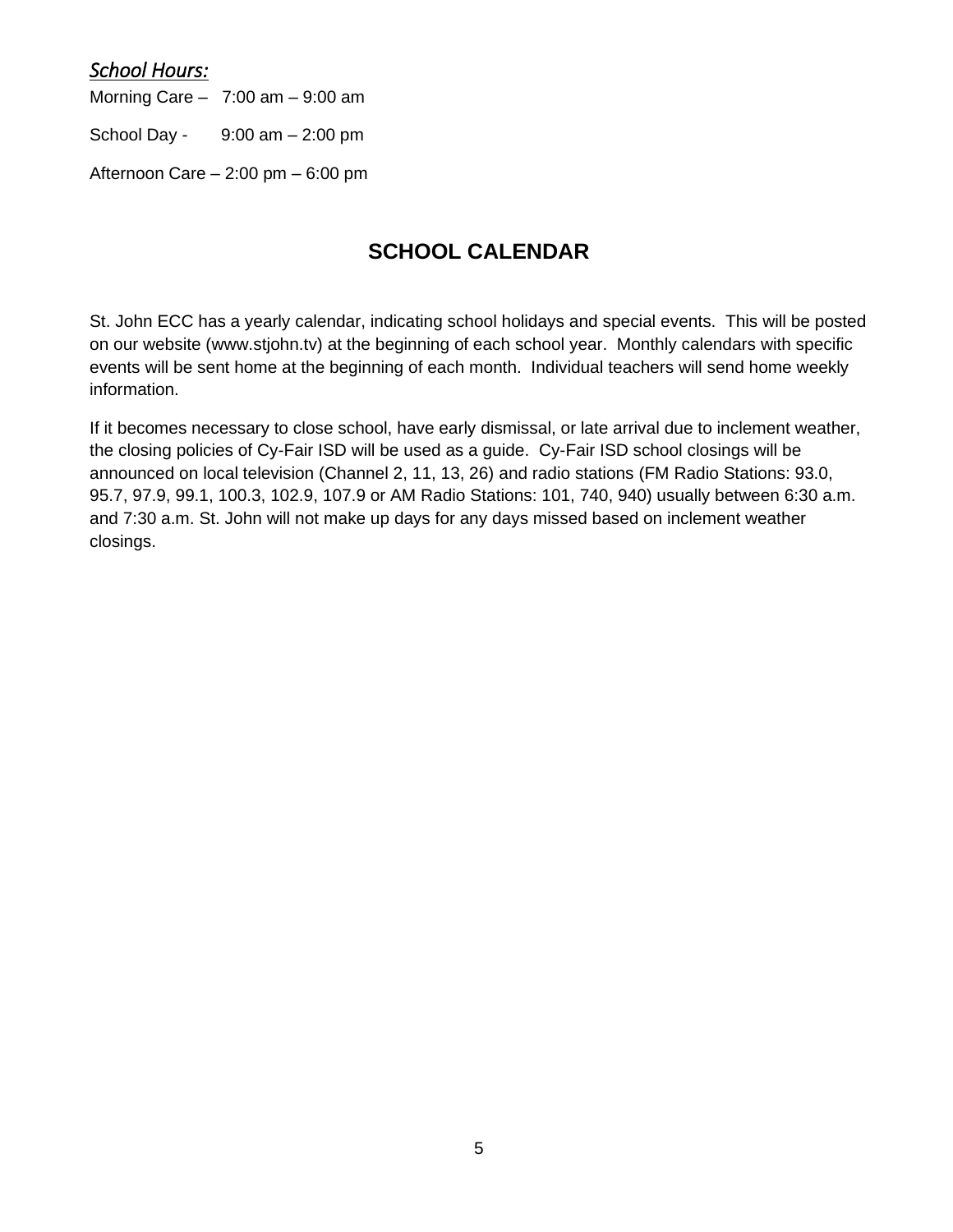## **REGISTRATION, TUITION AND FEES**

## <span id="page-10-1"></span><span id="page-10-0"></span>*Registration Fee: Registration fees are non-refundable and are non-transferrable. (No exceptions).*

#### <span id="page-10-2"></span>*Mat Fee:*

The mat fee is \$20 per child. Mats purchased outside of St. John must be: waterproof, measure at least 1 inch thick, have two different colored sides, be labeled with child's name and meet school office approval. The Kinder-Mat brand meets all these guidelines. If mats become damaged during the school year, parents are responsible to replace at their cost. The children use these mats during their rest time in the afternoon.

### <span id="page-10-3"></span>*Tuition Fees/Payments:*

All tuition fees are billed through the Playground App five days before the first of the month. You will receive a notification (via email) that there is a new billing statement on your account. Tuition is due on the first of each month beginning in September. We do allow a 10-day grace period before tuition is considered late and a **\$30** late fee is assessed to your account. For your convenience, tuition fees may be paid online through the Playground App in one of three ways:

#### **Direct payment from checking account (ACH)**

**Debit Card**

**Credit Card**

#### **Please Note: All applicable transaction fees will be added when making online payments. These fees are** *not* **collected by St. John Early Childhood Center but are fees retained by credit card and banking institutions as well as through "Stripe" (Playground's payment processor).**

Tuition may also be paid using cash (please obtain written receipt in the school office), writing a personal check, or setting up bill pay through your bank's online bill payment service. There are **no fees** for making payments via cash or checks. When writing a personal check, **all checks must be written as follows**:

#### **Pay to the Order of:**

#### **St. John Lutheran Church**

**Memo:**

#### **Early Childhood Center – Tuition Fees**

Questions concerning billing or making payments may be addressed to Donna Peartree, Financial and Human Resources Manager at dpeartree@stjohn.tv.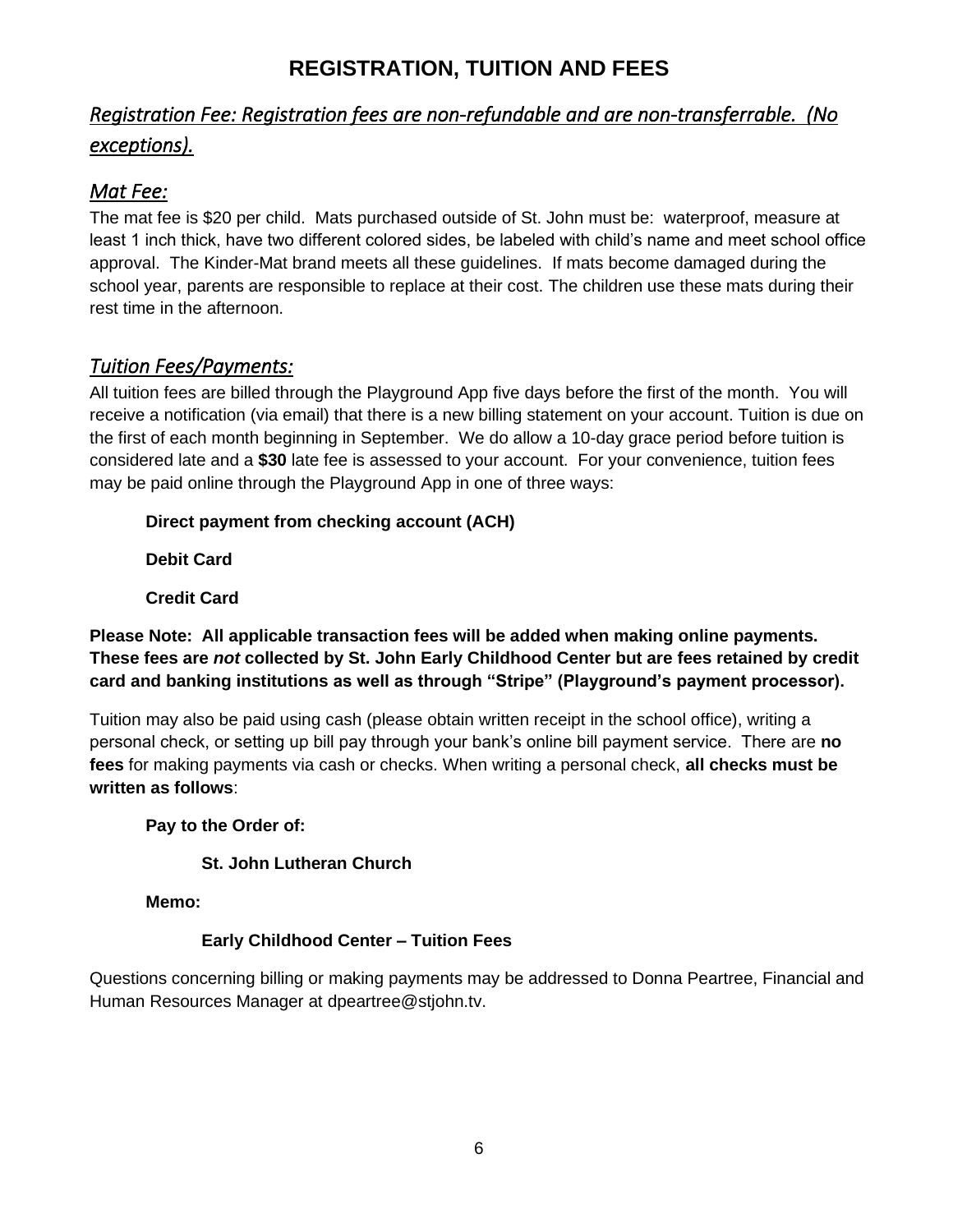### <span id="page-11-0"></span>*Discounts:*

- Families with more than one child registered for classes will receive a ten percent (10%) discount on each additional child's tuition. This is not transferable. The oldest child registered at St. John ECC is considered child one.
- Active members of St. John Lutheran Church and Cypress Chapel will receive a flat ten percent (10%) discount of total tuition.
- Only one discount per family will be applied to tuition.
- Discounts cannot be applied to Morning Care and Afternoon Care rates or registration fees.
- Tuition Assistance is applied upon completed and approved application.

## **ARRIVAL AND DEPARTURE**

#### <span id="page-11-1"></span>Arrival:

- Drop-off procedures will be done through a car rider line. Please enter the St. John Campus from the Spring-Cypress entrance, Entrance #1, and drive slowly through the parking lot to the front entrance of the school.
- Staff members will greet you at your vehicle in our car rider line. At that time, you will check your child(ren) in using the Playground App.
- Staff members will assist your children out of your vehicle and then escort your child to their classroom.
- If your child has any medications or special needs for the day, please notify your child's teacher through the Chat feature of your Playground App.
- Children should be closely supervised during the check-in process.
- We strongly encourage children to arrive at school at 9 a.m.

#### Departure:

- Our 2:00 pm pick-up time will be done in person, with parents coming inside the building and picking children up at their classrooms.
- Lobby doors will not open until 2:00 pm.
- A QR code is posted outside your child's classroom for you to complete your check-out process.
- Once the process is complete, your child will be brought to you.
- Children should be closely supervised during the check-out process.
- Parents may take a moment to discuss their child's day with the teacher. Please keep this conversation brief due to the teacher's obligation to the other children still in the classroom as well as the teacher's after-school duties. If you find that the necessary brevity of this exchange leaves unanswered questions and/or unaddressed concerns, a conference may be scheduled.
- Once you have checked your child out of school, the child becomes your responsibility.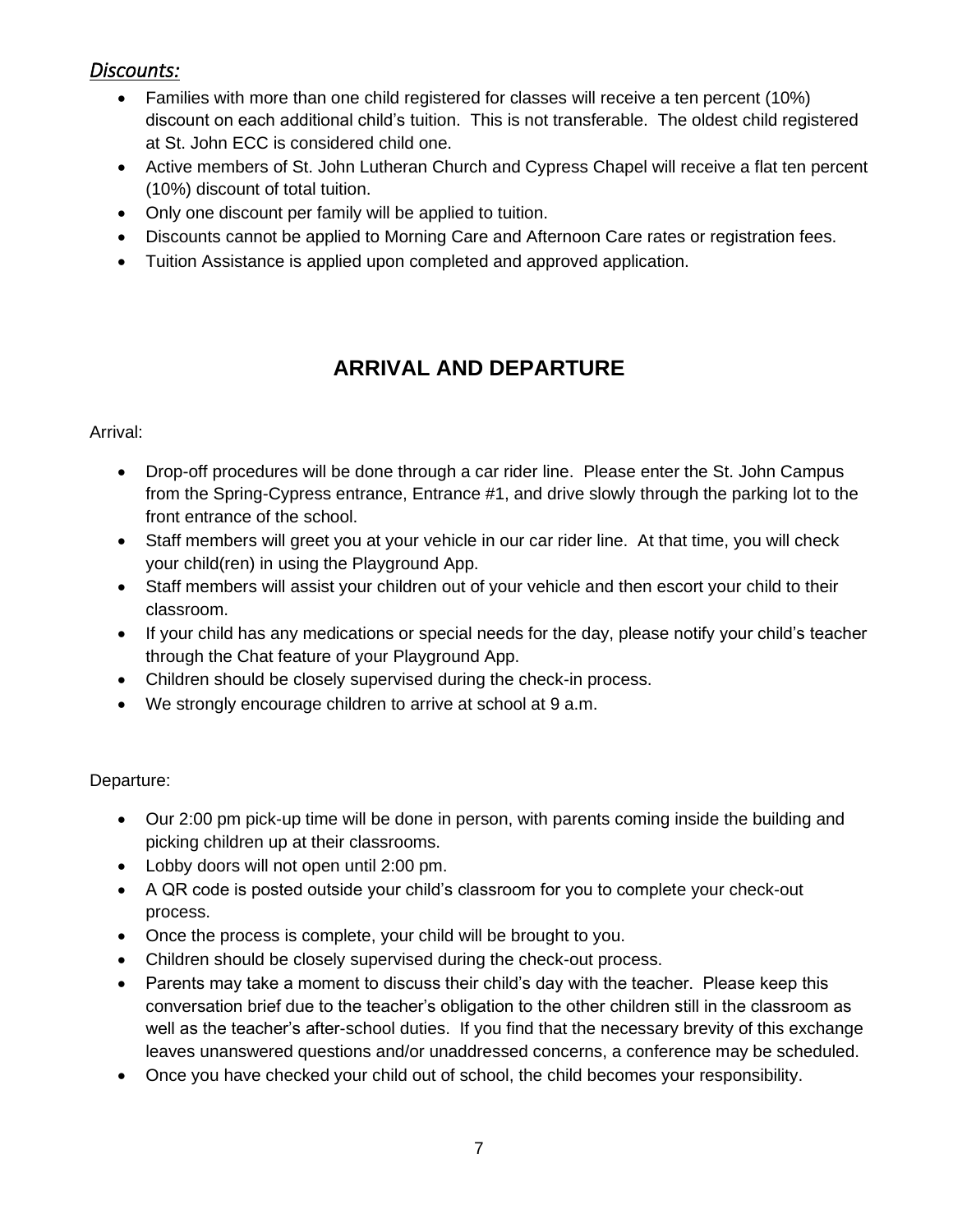Morning & Afternoon Care Drop-off and Pick-up:

Parents participating in the Morning & Afternoon Care Programs may pull up to the front of the school and someone will come to your vehicle with the Playground App QR code. The staff member will then escort your child(ren) to their classroom, or bring them to you. You may buckle them in at this time if there are no cars waiting in line, otherwise, we ask that you pull into one of the parking spots to secure your child in their car seat.

**Note**: In the event that the person responsible for picking up your child is not able to fulfill that duty, please call us and let us know who will be picking up your child. Please note: this person **MUST** be listed on the emergency form you turned in at registration, or be listed as a guardian on the Playground App, and be at least 16 years or older, with a valid ID. If we are not familiar with that person, we will check their identification when they arrive at the school. It is the parent's responsibility to provide appropriate safety devices for transporting children.

## **MORNING & AFTERNOON CARE PROGRAM**

#### <span id="page-12-1"></span><span id="page-12-0"></span>*Morning & Afternoon Care :*

The hours for Morning & Afternoon Care are **7:00 a.m. - 9:00 a.m**. and **2:00 p.m. - 6:00 p.m.** Parents may bring a prepared breakfast for their child if needed. Breakfast brought from home will be served from 7:00 a.m. to 8:00 a.m. **ONLY**. If you arrive after 8:00 a.m., your child should have already eaten breakfast.

#### <span id="page-12-2"></span>*Morning & Afternoon Care Guidelines:*

Our Morning & Afternoon Care program is available on a contract basis only for students attending St. John ECC. Changes to contracted days require advance notice to the Financial and Human Resources Manager, Ms. Donna Peartree, who will adjust our billing system. Re-occurring changes to contracted days will be subject to a \$25.00 fee. The program provides opportunities for children to learn and play before and after school in a safe, nurturing environment. Snacks are provided for all children in Afternoon Care. The snack menu is attached in our weekly St. John ECC parent newsletter. A monthly menu is available at [www.stjohn.tv/](http://www.stjohn.tv/)ecc. If your child has food allergies, a description of ingredients can be given to you upon request. Contact Letty Wilson, Iwilson@stjohn.tv, for ingredient list.

Children at St. John ECC are dropped off at 9:00 a.m. and expected to be picked up by 2:00 p.m. If children have not been picked up by 2:15 pm your child's teacher will be calling you. If you are unable to be reached, they will contact someone on your emergency list. Any fraction of an hour over 15 minutes will be charged an additional flat rate of \$15.00 per hour, per child. These fees will be documented on your child's account. **Parents who have their child in the Morning & Afternoon Care program must adhere to the same days agreed upon at registration. There are NO MAKE-UP days for days missed, school closures due to unforeseen circumstances, or holidays.**

There will be no Afternoon Care on the last day before Christmas Break and last day of school in May.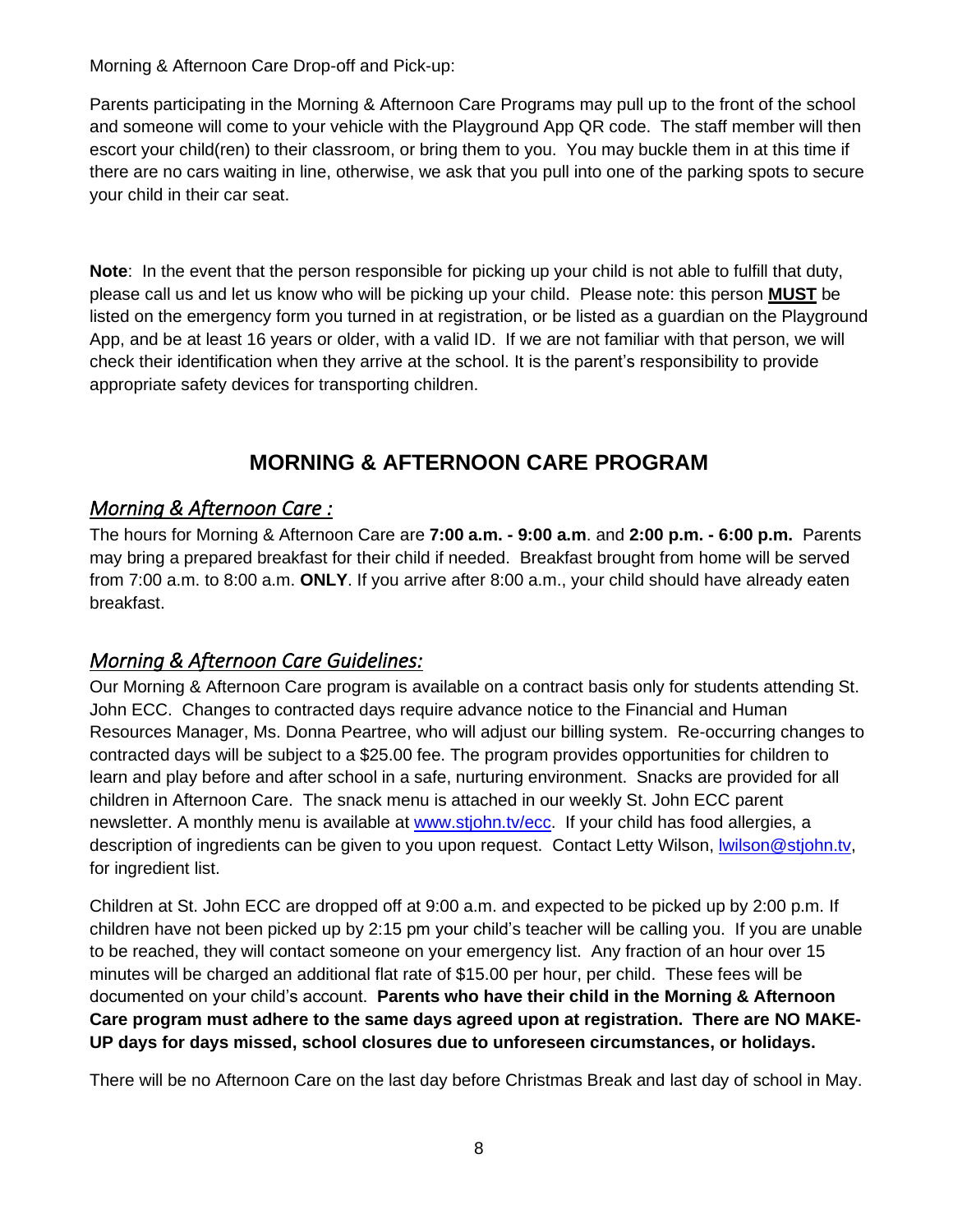Children participating in afternoon extracurricular activities should be picked up within five minutes from the end of the class, or they will be placed in Afternoon Care and will be billed accordingly.

**If a child is picked up after 6:00 p.m., a late fee of \$2.00 per minute per child will be strongly enforced.** Late fees will be assessed and prompt payment required. Failure of late fee payments will result in dismissal from the Afternoon Care program. The Playground App will be used to determine time of departure. If the parents have not called by 6:00 p.m., the emergency contact listed on the enrollment form will be called to pick up the child. **If lateness is persistent, a family will be dismissed from the Afternoon Care program.** Please show consideration to our staff as the facility closes promptly at 6:00 p.m. If you know you are going to be late, please make arrangements with someone on your emergency contact list.

\*Note: To be considered for Morning & Afternoon Care a written commitment must be made. Cancellations require a two-week written notice and any changes to contract are subject to a \$25 change fee. You must send a note addressed to St. John Lutheran Early Childhood Center requesting to cancel your contract.

## **WITHDRAWAL**

<span id="page-13-1"></span><span id="page-13-0"></span>To withdraw from St. John Lutheran Early Childhood Center, we request a written notice be given a minimum of two weeks in advance. **The tuition and start-up fee are non-refundable and are nontransferable under any circumstances.**

## **DRESS CODE**

A uniform is not used at St. John ECC for preschool aged children. Children are permitted to wear regular play clothes. Please keep in mind that the children will be playing both indoors and outdoors, weather permitting. Play clothes should be loose and comfortable. Clothing should be free of complicated fasteners (i.e. snaps, overalls, jumpsuits, etc.) so children are able to manage them themselves. We also explore many kinds of materials in our programs, some of which are messy. We believe that children and clothing are "wash and wear".

The following shoes are not permitted: **cowboy boots, rubber boots, crocs, sandals, thongs (flip flops) or jellies**, because they are a safety hazard. Through long experience with children, we have found closed toe shoes to be the safest shoes for children in our care at the center. Shorts should be worn under dresses. All outer clothing such as sweaters, jackets, hats, gloves, and personal items **must be labeled** with the child's name. All personal belongings will be placed in backpacks during nap time. Should an item arrive unlabeled the teacher will label it.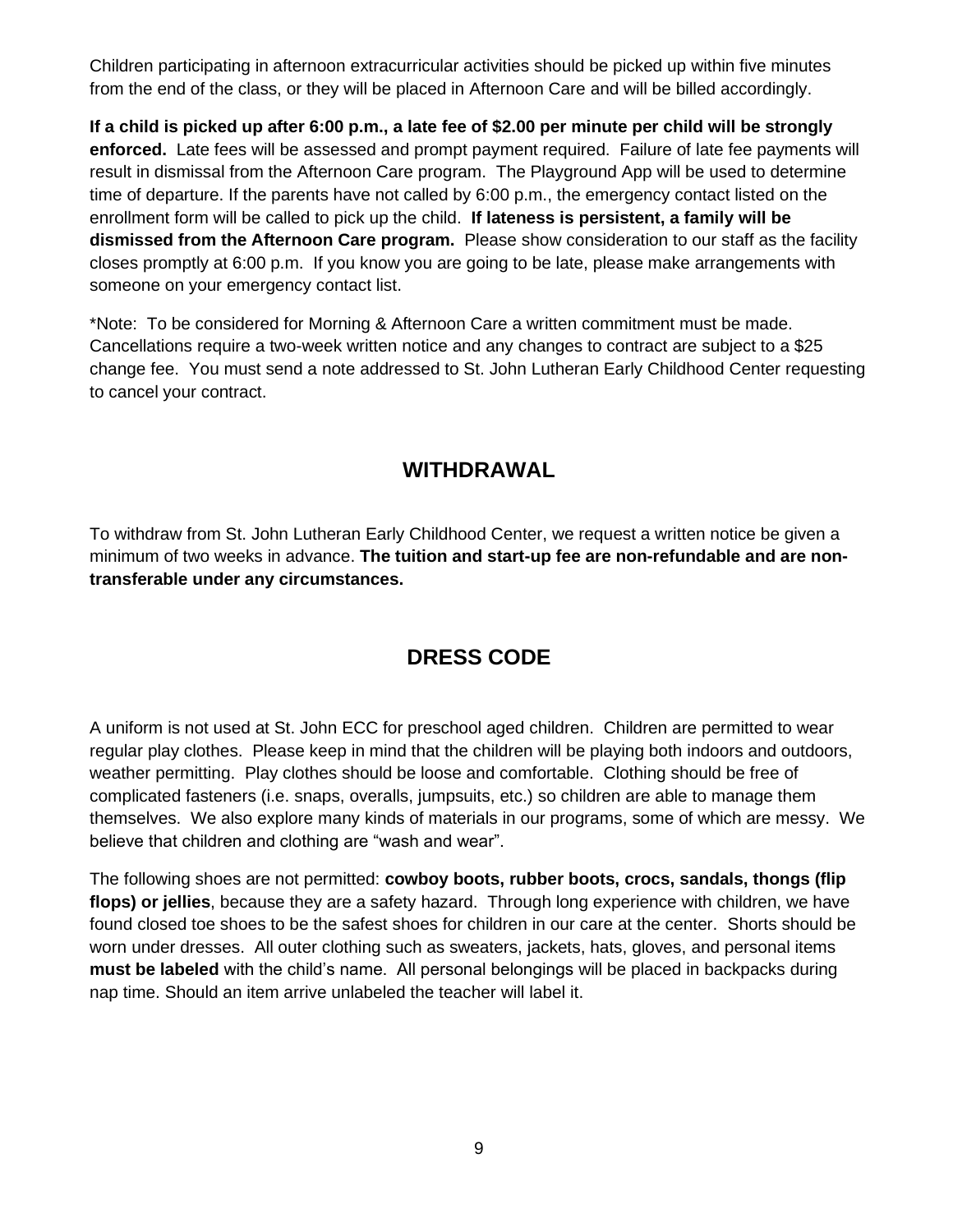## **PARENT PARTICIPATION**

<span id="page-14-0"></span>Children will attend chapel once or twice each week, depending on your program days. Chapel begins at 9:15 a.m., and all parents are invited to attend.

"Meet the Teacher" will be held prior to the first day of school. Parents and children are invited to come to the classroom and meet their teacher, classmates, and other parents.

A Video Parent Orientation will be sent to you during the first few weeks of the fall semester in order to provide parents an overview of the activities and opportunities to volunteer.

During the school year, several opportunities for parent and family involvement will be held. Parents and family members are invited to join us.

<span id="page-14-1"></span>Each school year parent/teacher conferences will be held for all age groups. We provide each child a developmentally age-appropriate evaluation of their progress in all areas of development. Information gained through the evaluation process is shared with parents during the parent/teacher conferences.

## **CLASSROOM VISITATION POLICY**

<span id="page-14-2"></span>We welcome visitors and are happy to arrange conferences at your request. We encourage you to visit your child's classroom as you deem necessary. We request that you get a name tag from the receptionist to identify you in our school for safety reasons.

## **PARENT COMMUNICATIONS**

Each week your child will take home his or her folder. Please look through your child's folder every week. Your child has worked hard during the week and is proud of his or her work. Your child's teacher will send a weekly, classroom newsletter. An ECC Newsletter will be published weekly to keep parents informed of Center activities and will be sent out via email, on our Playground App, and posted on our website. In addition, e-mail and Playground App reminders will be sent from the school and from your child's teacher as needed. Please read all paperwork so you will know what is occurring each week. Parents are also encouraged to look at the announcement monitor located in the front lobby where events will be posted. Parents may also access information on our website at [www.stjohn.tv,](http://www.stjohn.tv/) and on our Facebook pages – St. John Early Childhood Center and Parents of St. John ECC (private group page). If you're not receiving our weekly emails please contact our Children and Family Ministry Coordinator, Celeste May, at [cmay@stjohn.tv.](mailto:cmay@stjohn.tv)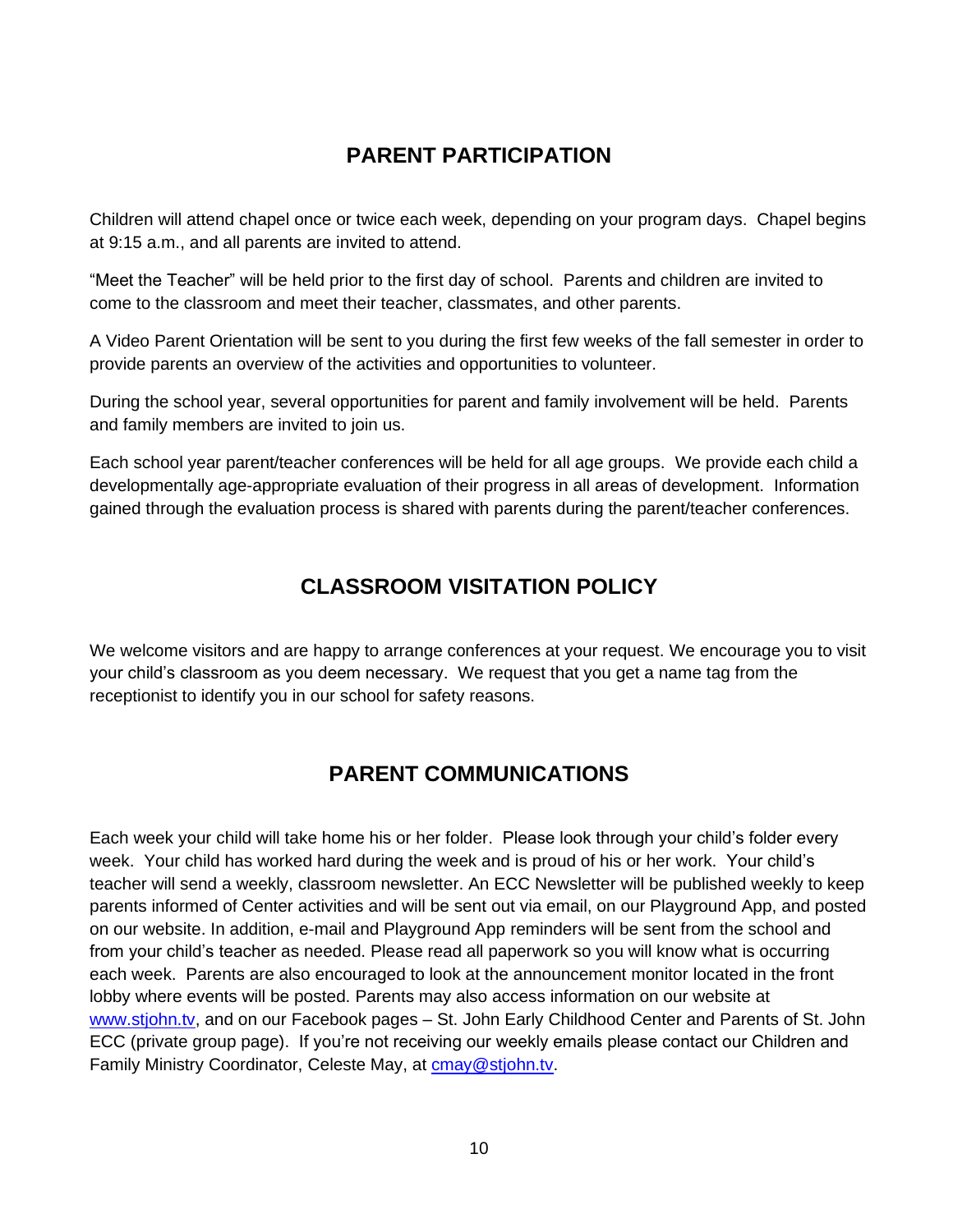## **IMMUNIZATION REQUIREMENTS**

<span id="page-15-0"></span>Each child enrolled in St. John ECC must meet applicable immunization requirements or meet the requirements for immunization exemptions specified by the Texas Department of State Health Services. St. John ECC must have a copy of the child's completed age-appropriate immunization record by the date of admission. The completed Registration paperwork, Health form, and Immunization Record (or Immunization Exemption) must be turned in prior to the student's first day of school or they will not be admitted to the classroom.

#### <span id="page-15-1"></span>*Staff Immunizations:*

<span id="page-15-2"></span>St. John Lutheran Early Childhood Center does not require employees to receive specified vaccinations before supervising children at the center.

## **VISION AND HEARING SCREENING**

<span id="page-15-3"></span>The Vision and Hearing Screening Program, Chapter 36 of the Health and Safety Code, requires that children enrolled in private or parochial school in Texas be provided with a vision and hearing screening. St. John ECC will provide screening for students who are four years old by September 1 of the current school year.

## **MEDICAL EMERGENCIES**

In the event medical care is required due to illness or injury, St. John ECC will call 911 for emergency medical treatment with transportation to the nearest hospital and parents will be notified.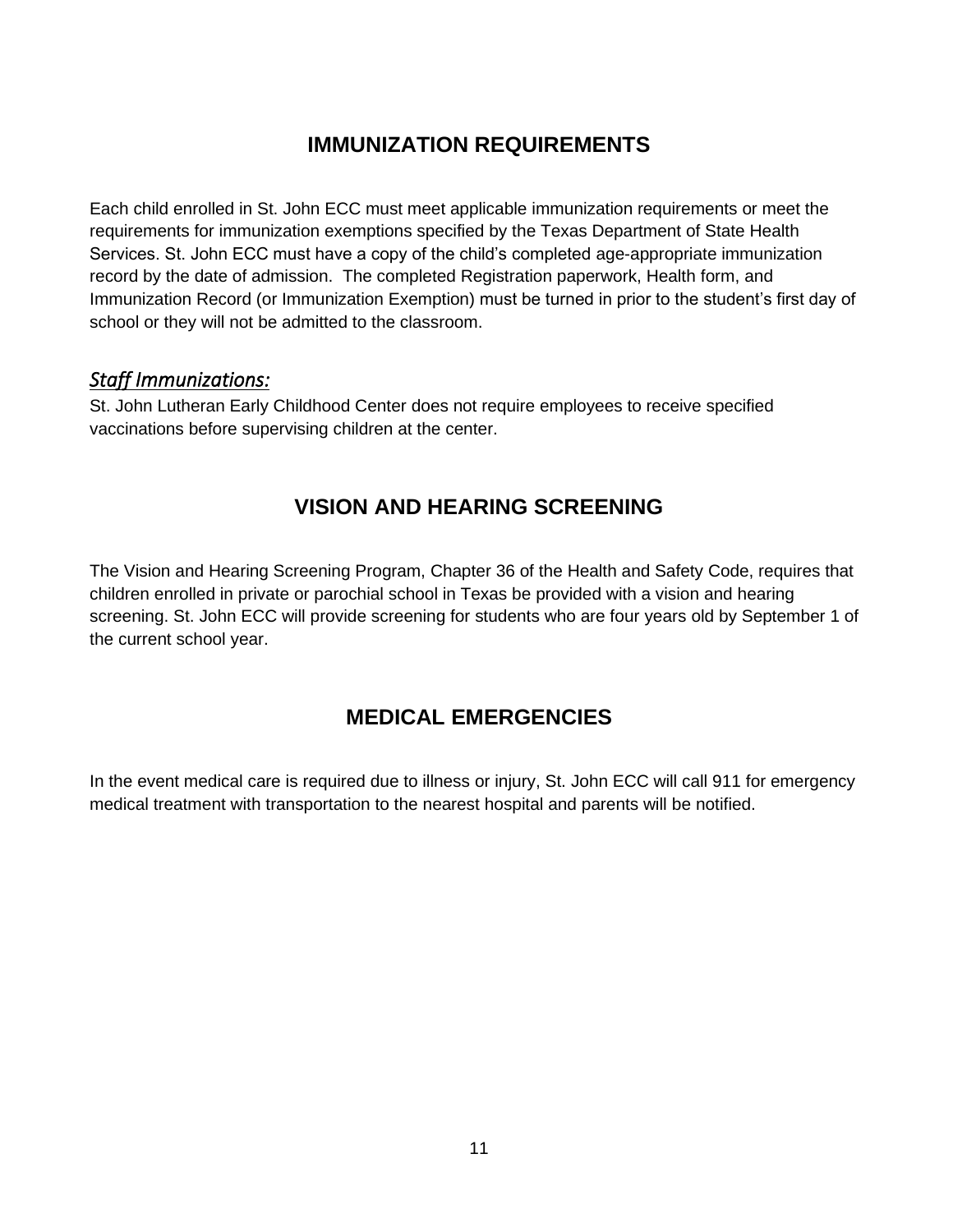## **EMERGENCY EVACUATION PROCEDURES**

#### <span id="page-16-1"></span><span id="page-16-0"></span>*Fire:*

In case of fire, the buildings must be evacuated immediately using posted evacuation routes. The teacher in each classroom takes the class list and leads the children from the building. All children are moved to a designated safe area where they are supervised at all times.

In the ECC, designated staff close the classroom doors before leaving the building. The Director remains in the building until everyone is evacuated.

The teacher must immediately check the class to determine that all children are safely out of the building. Teachers must notify the Director immediately if all children cannot be accounted for. Once children have been evacuated and taken to the indicated safe area, they should be kept calm and quiet, waiting for further instructions. After the Director meets with fire officials, the children will be transferred to another place as directed by authorities.

A fire extinguisher is accessible from each room. Fire drills will be conducted once each month. The building needs to be evacuated in less than three minutes. If necessary, problems encountered during the drill will be noted and revisions made to procedures.

\*In case of an Emergency Evacuation the following locations will be used:

- Location 1: St. John ECC Playground
- Location 2: St. John Lutheran Church/Spring Cypress
- Location 3: St. John Lutheran Gym
- Location 4: Covenant Academy
	- 11711 Telge Rd.

Cypress, Texas 77429

#### <span id="page-16-2"></span>*Severe Weather (Tornado, Flood, Hurricane):*

If possible, the Director will be responsible for listening to weather bulletins so that preparations can be made in advance. Flashlights are available in all classrooms in case of power outage. The Director keeps a cell phone close at hand in case the phone lines are down.

If necessary, all children are to be moved to their classroom bathroom away from all windows. All doors to the classrooms and kitchen as well as window blinds must be closed. Children should be kept as calm as possible.

#### <span id="page-16-3"></span>*Chemical Fumes:*

In the event of an emergency with toxic fumes, the air conditioner will be turned off, a blanket will be placed under the door, children will be given wet paper towels to breathe into. Communication with staff will be done via "walkie-talkie" and/or cell phone.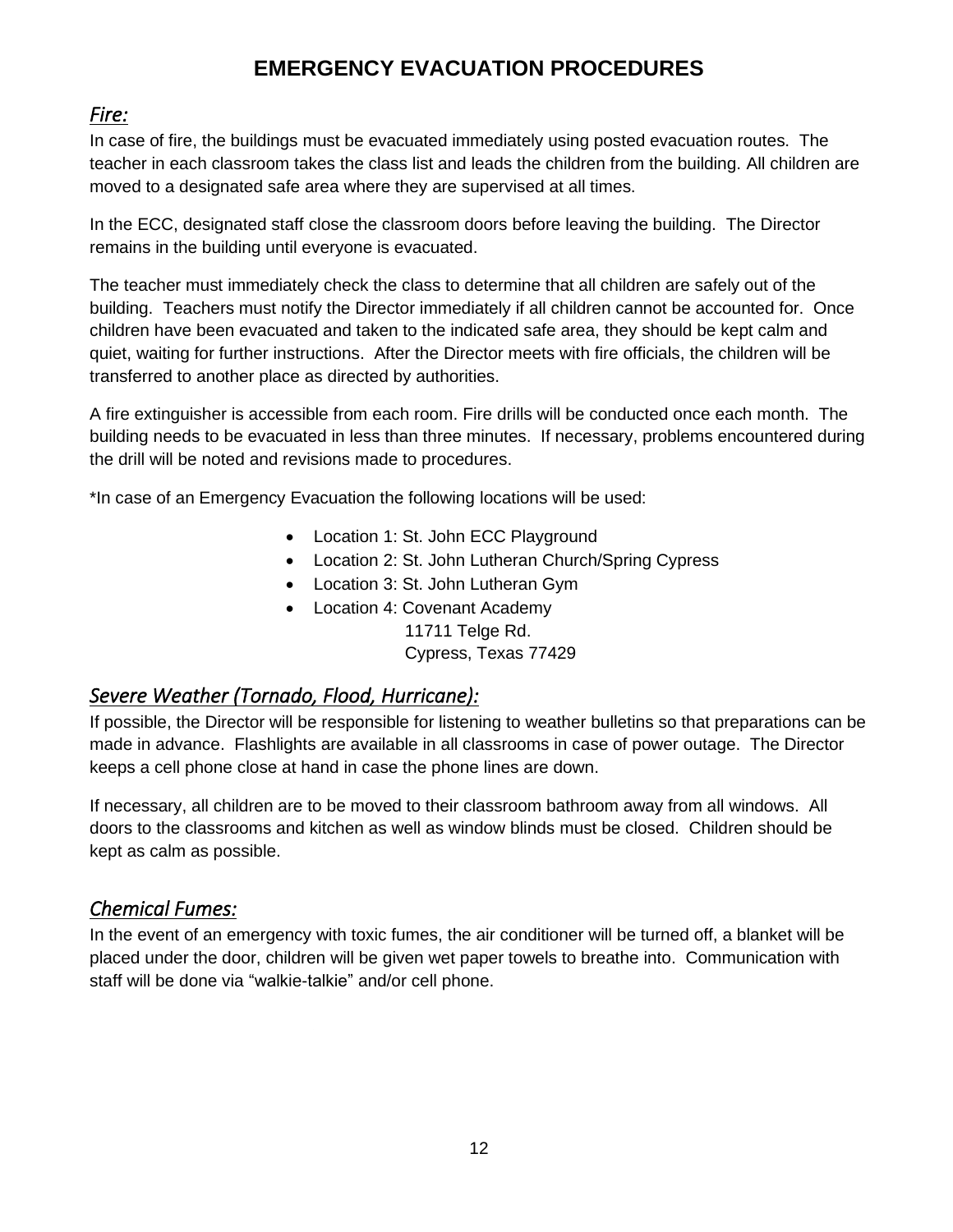### <span id="page-17-0"></span>*Civil Defense Evacuation:*

In the event that a Civil Defense Evacuation has been ordered, all staff and children are to collect their belongings and prepare to evacuate on school buses and/or cars and/or emergency vehicles to location #4 or a location designated by the Civil Defense Authority. The director or adult in charge must post a note on the front door of the center telling parents where the children have been taken.

#### <span id="page-17-1"></span>*Intruders/Security:*

All Center entrances are kept locked at all times. Entrance to St. John Early Childhood Center during school hours will be limited to authorized persons, including teachers, children, parents and church personnel. A doorbell is located at the main door to provide access and doors should be opened for authorized persons only. Additional security measures have been implemented to provide a secure campus for our students and staff.

<span id="page-17-2"></span>**Note**: You will be notified by email or Playground App of any emergency drills that were conducted by the Associate Director, Letty Wilson [lwilson@stjohn.tv](mailto:lwilson@stjohn.tv)

## **ILLNESSES**

If your child is ill, please keep him/her home from school. We want our classes to have the healthiest environment possible. The best way to prevent illness is to prevent exposure. A child who appears ill upon arrival will not be admitted to school. Parents will be notified immediately when a child becomes ill or injured throughout the school day. Parents or designated person will be asked to pick up a sick child **within one hour of being called** by the school. If your child exhibits **any sign** of fever, discharge from eyes, ears or nose, sore throat, earache, a cold, upset stomach, diarrhea, or rash **please do not bring** him/her to school. **You must keep your child home if he/she has had any of the following symptoms 24 hours prior to class: diarrhea, vomiting, or fever**. The following requires that the child be picked up from school immediately: tympanic (ear) temperatures of 100.0°F or higher, vomiting, or uncontrolled diarrhea.

Children may not attend class if the illness or unusual behavior prevents the child from participating comfortably in school activities including outdoor play. Please do not ask a teacher to keep a child inside as we are not adequately staffed to meet individual requests. If a doctor recommends staying in, please bring written instructions from the doctor to the office and Director will make decisions on a case-by-case basis. Playground and outside time are required by Minimum Standards.

Notify the school when your child is ill, regardless of how minor the illness may be. State law requires information pertaining to the incidence and incubation of contagious diseases be passed on to other parents. Confidentiality is assured.

Children must be fever free (without use of fever reducing medicines) for a full 24 hours before returning to school. THE CHILD IS NOT TO RETURN TO THE CENTER UNTIL THEY ARE FREE OF SUCH SYMPTOMS FOR AT LEAST 24 HOURS. At the very least, this means the child cannot return the following day.

If a child appears ill during the day, or there are changes in their behaviour, staff will assess the child, including a temperature check, and take appropriate actions, which could include parent notification.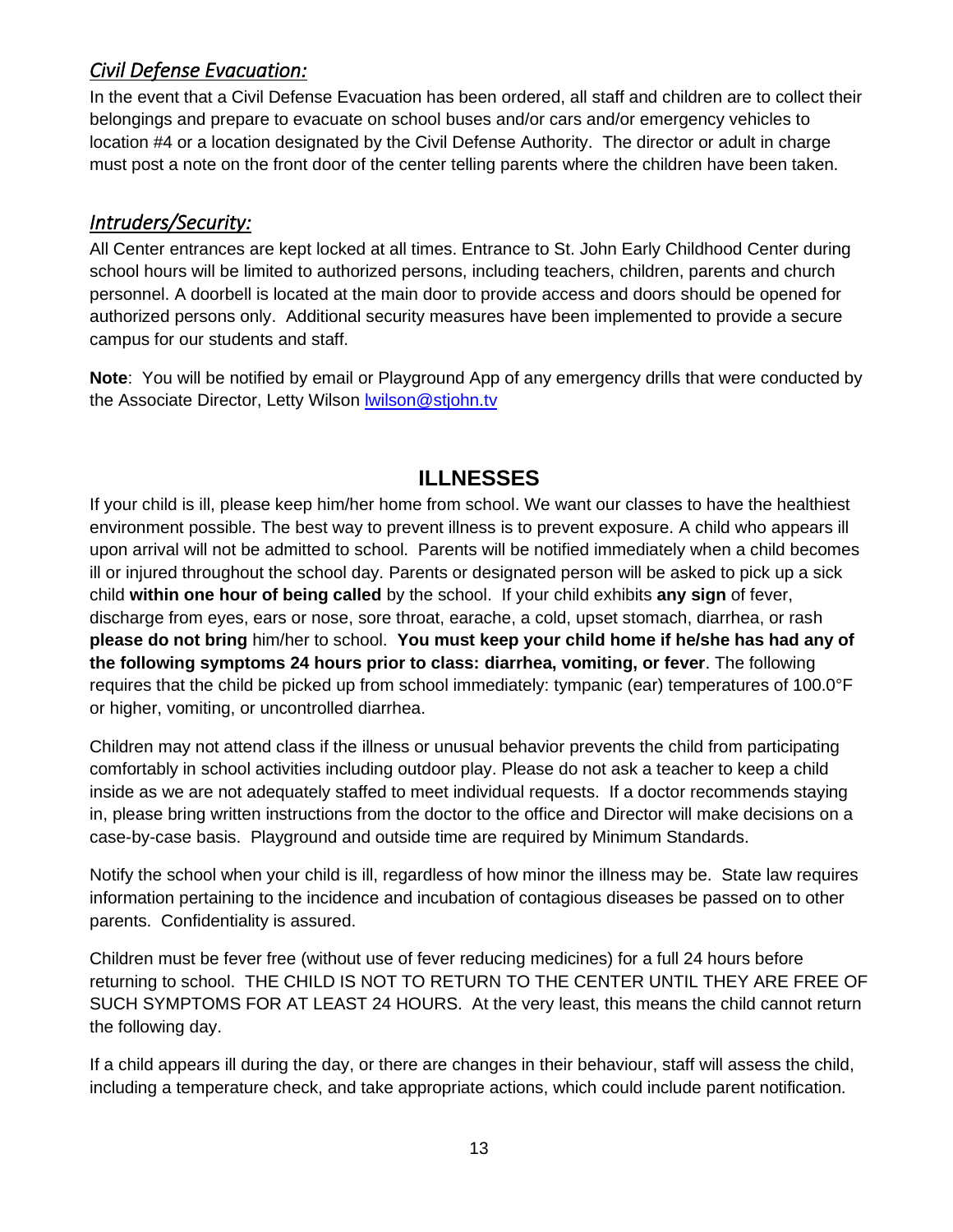# <span id="page-18-0"></span>**QUARANTINE/ RETURN TO SCHOOL GUIDELINES FOR COVID-19 CASES**

- In the event of any positive test result for COVID-19 of any staff, parent, or child, we will follow the latest recommendations of the local Health Department, in conjunction with the Texas Department of Health and Human Services
- Return-to-school conditions are based on current Centers for Disease Control and Prevention (CDC) guidelines and are intended to complement school policy. The following guidelines have been adapted for St. John Early Childhood Center. Return-to-school conditions may change based on new guidelines, symptoms, exposures, or results. Parent/guardian should notify the school and physician of changes to the student's symptoms, exposures, or results.

#### <span id="page-18-1"></span>*STUDENTS*

- Student identified as a close contact or students that have tested positive for COVID-19 should quarantine:
	- $\circ$  The length of time the child should stay out of an ECE program depends on whether the child has COVID-19 or another illness. In most instances, those who have COVID-19 can be around others after:
		- 10 days since symptoms first appeared **and**
		- 24 hours with no fever without the use of fever-reducing medications **and**
		- Other symptoms of COVID-19 are improving
	- $\circ$  Children who test positive for COVID-19 but do not have symptoms can be around others 5 days after their first positive COVID-19 test, **if** they are able to wear a mask around others for an additional 5 days. If not, they should continue the quarantine at home for the full 10 days.

#### <span id="page-18-2"></span>*STAFF*

- If Staff is identified as a close contact with a COVID-19 case, their course of action depends on their vaccination status:
	- $\circ$  For employees who are unvaccinated, haven't received a booster, or received their second dose of Moderna/Pfizer more than six months ago, or their single dose of Johnson & Johnson more than two months ago:
		- Quarantine at home for 5 days. After that, if they have not developed symptoms, they may return to work continuing to wear a mask around others for 5 additional days.
		- They should get a COVID-19 test on day 5, if possible.
		- If they develop symptoms, they should get a test and isolate at home.
	- $\circ$  For employees who have received a booster after receiving a two-dose Moderna/Pfizer vaccine or a single-dose Johnson & Johnson vaccine, or received their second dose of Moderna/Pfizer less than 6 months ago or their single dose of Johnson & Johnson less than 2 months ago:
		- Wear a mask around others for 10 days.
		- They should get a COVID-19 test on day 5, if possible.
		- If they develop symptoms, they should get a test and stay home.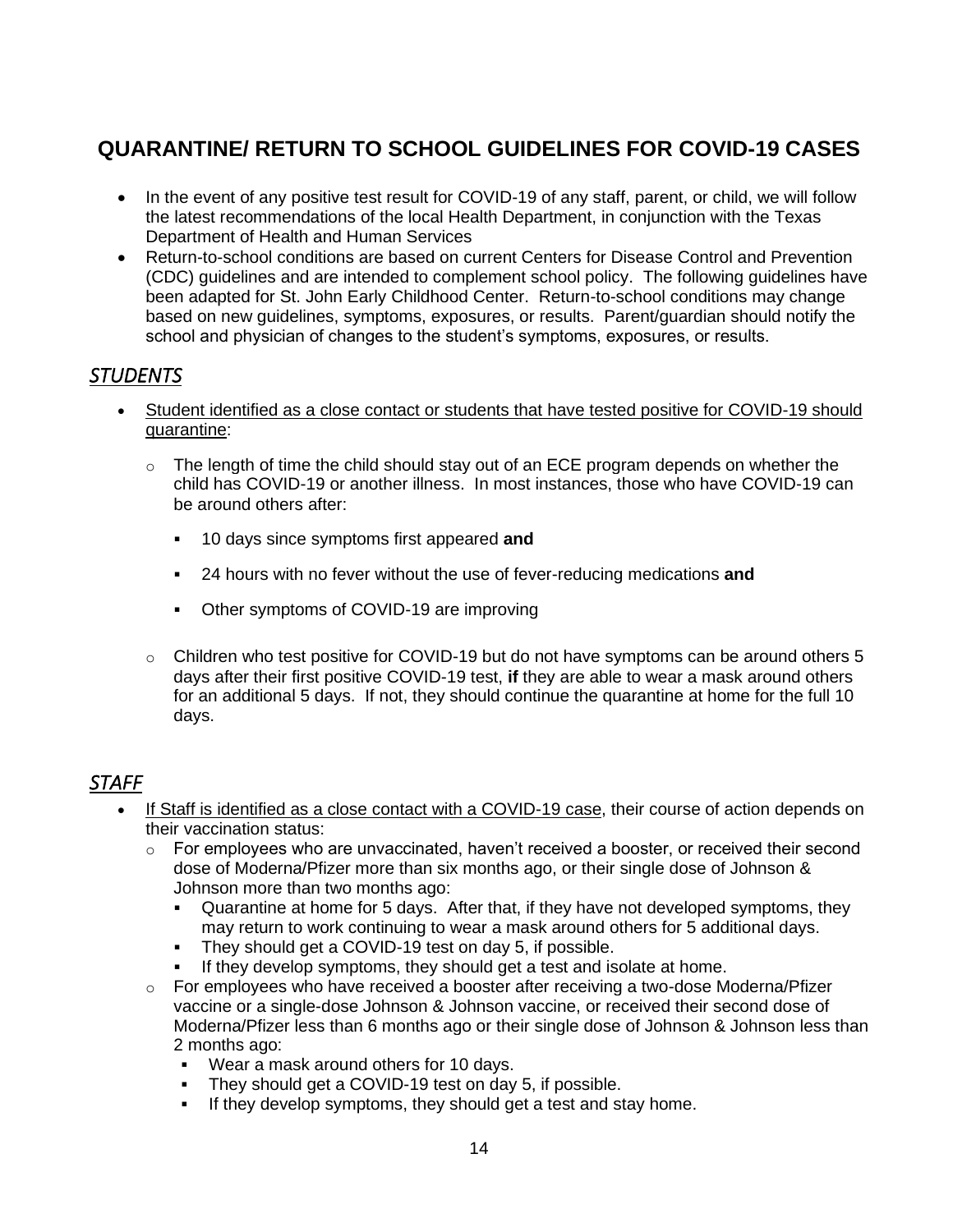- o Staff has presumptive or confirmed case of COVID-19:
	- Any employee that gets sick exhibiting symptoms that does not get tested will be assumed COVID-19 positive unless a doctor provides an alternate diagnosis. Employee should self-isolate at the onset of symptoms and may not return to work until they meet the applicable criteria stated below.
	- Any St. John employee that develops symptoms or is asymptomatic and tests positive for COVID-19 is to stay home and isolate until they meet the criteria stated below.
	- **Employees with any of the above contact or testing scenarios may arrange to return to** work upon providing release by their personal doctor. Employees are not to return to work until they have obtained approval from their supervisor.
		- Criteria:
			- o Isolate at home for 5 days.
			- $\circ$  If they have no symptoms or their symptoms are resolving after 5 days, they may discontinue isolation.
			- $\circ$  If they have a fever, they should continue to isolate at home until the fever resolves.
			- $\circ$  They may return to work after isolating for 5 days and do not have a fever but must wear a mask around others for 5 additional days.

## **MEDICATION**

<span id="page-19-0"></span>If a child must receive medication while at the center, the Medical Authorization Form must be completed in the office. **The form must be signed EACH DAY the medication is to be given.** Please give medication to an **office** staff member. **Do not leave medication in your child's backpack as this creates a health hazard for all the children in the classroom.**

All medications prescribed for a specific child must be in the original container bearing the pharmacy label showing prescription number, date filled, physician's name, directions for use and the **child's name**. **Action Plans** are required to be on file for Epi Pens and must be signed by your physician.

Any over-the-counter medication must also be age appropriate, in the original container, dated and labeled with the child's full name **and must be provided by the parent**. **This includes all over the counter medication such as cough drops, chap stick, fever reducing medicine, etc.**

Medications cannot be administered if expired.

**Note**: No vitamins or herbal supplements will be given.

No medicines are kept in the office for general use.

Bug spray and sunscreen must be applied to children by parents prior to the school day and our staff will re-apply before children attend Afternoon Care.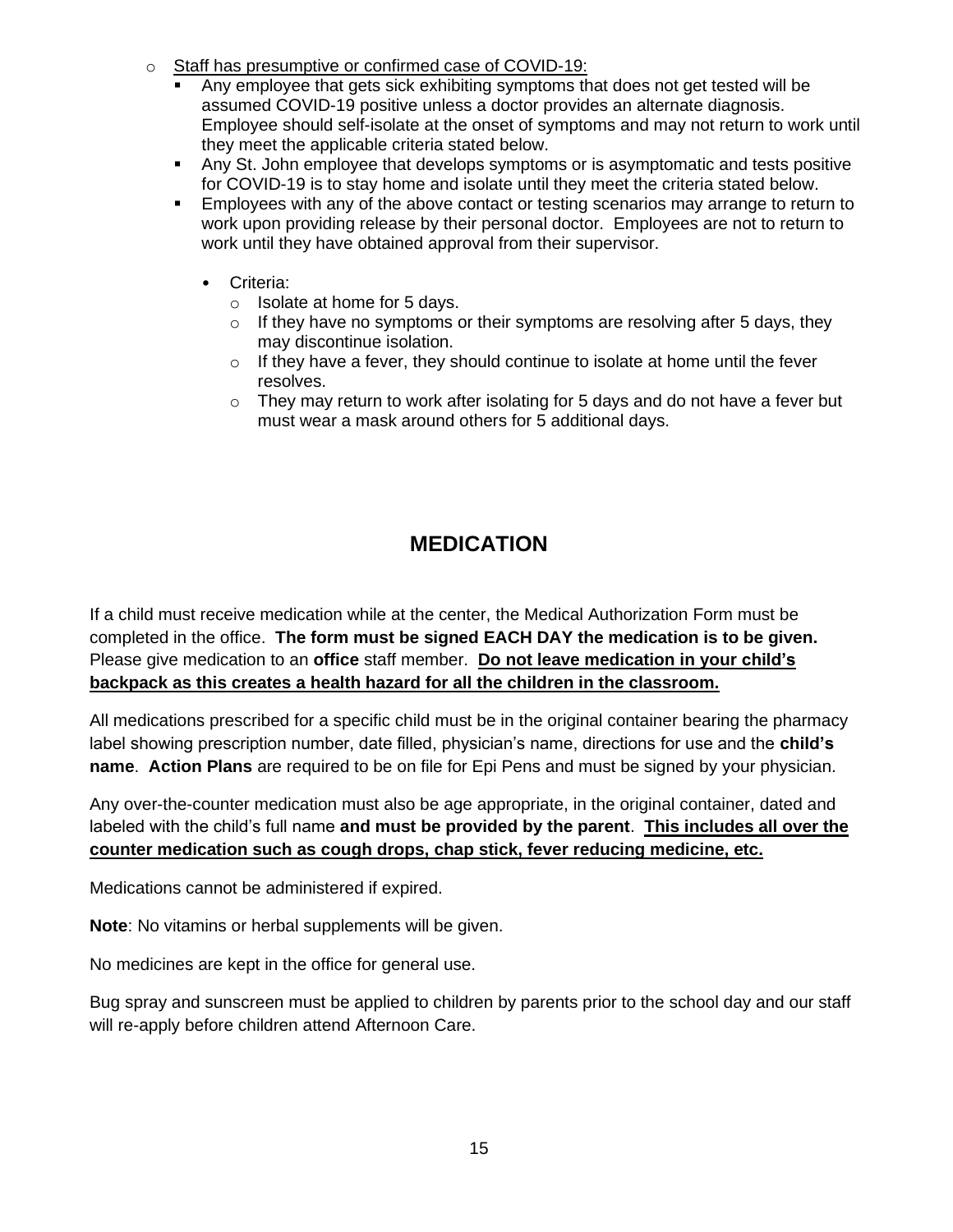## **TOILET TRAINING**

### <span id="page-20-1"></span><span id="page-20-0"></span>*18 months and 2-year-olds:*

Please furnish an adequate supply of diapers (Two-year-old and 18 months only) for each day that your child is at school. The class will make several bathroom trips during the day and we will positively promote children's toilet training successes. Children often model other children, and we find this is an incentive for them. During toilet training, we request your child be sent to school in "tear away pullups" rather than training pants due to sanitary conditions that can occur with the training pants.

## <span id="page-20-2"></span>*Children over the age of 3-years-old:*

Children **mus**t be fully toilet trained **before** they enter the 3-year-old classes. Expectations for children who are fully potty trained include: ability to communicate their needs, be independent in the bathroom, pulling up and down their own clothing and ability to clean them self and wash their hands. We do understand that accidents may occur but if we find that your child is having frequent accidents, a plan will be implemented between the parents and teacher. We reserve the right to remove the child and place him/her at the top of the "waiting list" until your child is completely trained**. Registration Fees and Tuition Fees will not be refunded.**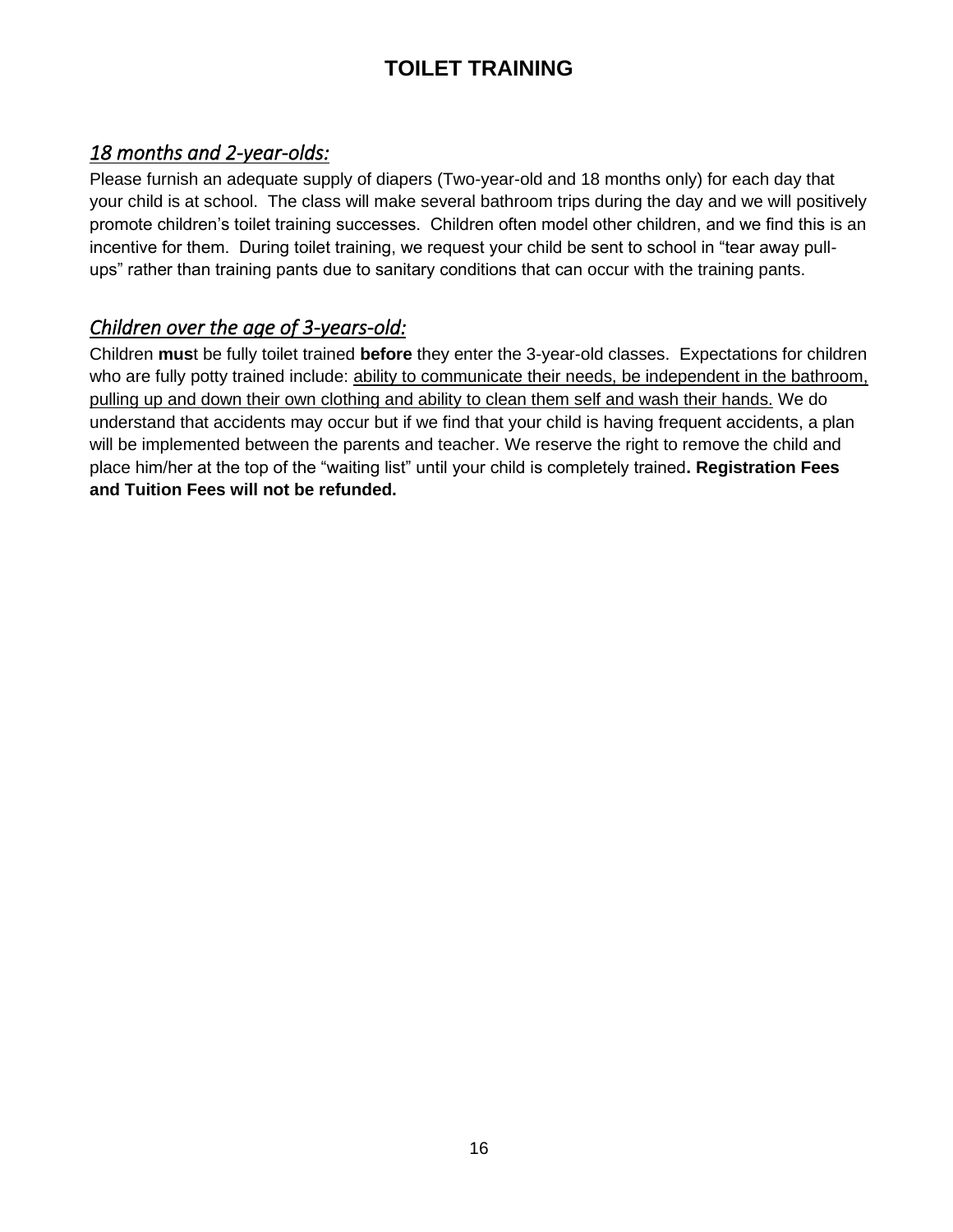## **DISCIPLINE AND GUIDANCE POLICY**

#### <span id="page-21-1"></span><span id="page-21-0"></span>*Discipline and Guidance Practices:*

All discipline is based on Biblical guidance, so children are not demeaned or made to feel embarrassed; the action is addressed without crushing the spirit of the child.

Redirection guidance is used to help the child make good choices. In the event a child displays uncontrolled and continuous inappropriate behavior that threatens the wellbeing of classmates/staff, disrupts the classroom excessively or puts his/her own safety at risk, a meeting will be held with the parents, Director, and teacher.

Discipline must be:

- Individualized and consistent for each child
- Appropriate to the child's level of understanding
- Directed toward teaching the child acceptable behavior and self-control.

A caregiver may only use positive methods of discipline and guidance that encourage self-esteem, self-control, and self-direction, which include at least the following:

- Using praise and encouragement of good behavior instead of focusing only upon unacceptable behavior
- Reminding a child of behavior expectations daily by using clear, positive statements
- Redirecting behavior using positive statements
- Using brief supervised separation or time out from the group, when appropriate for the child's age and development, which is limited to no more than one minute per year of the child's age.

There must be no harsh, cruel, or unusual treatment of any child. The following types of discipline and guidance are prohibited:

- Corporal punishment or threats of corporal punishment
- Punishment associated with food, naps, or toilet training
- Pinching, shaking, or biting a child
- Hitting a child with a hand or instrument
- Putting anything in or on a child's mouth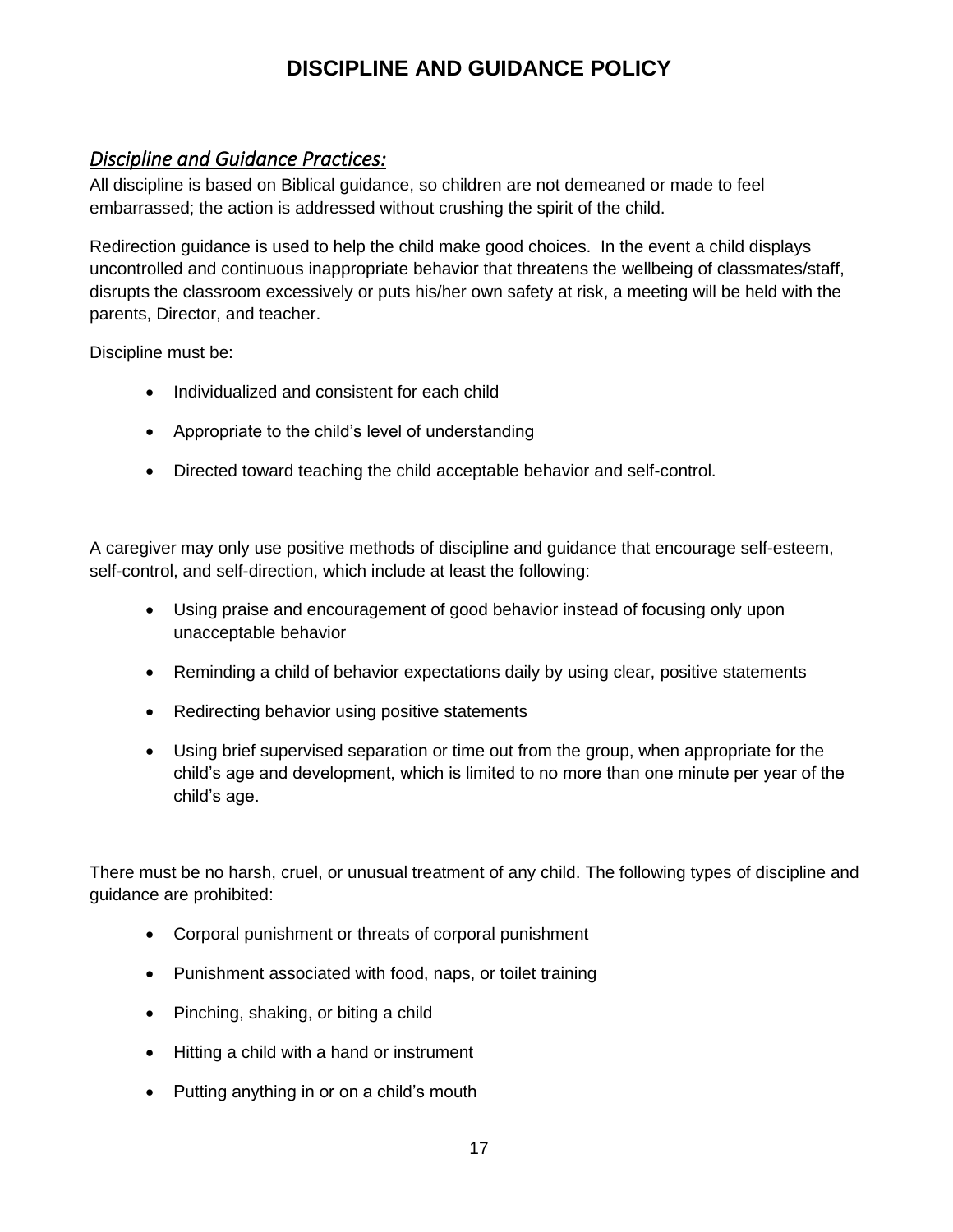- Humiliating, ridiculing, rejecting, or yelling at a child
- Subjecting a child to harsh, abusive, or profane language
- Placing a child in a locked or dark room, bathroom, or closet with the door closed
- Requiring a child to remain silent or inactive for inappropriately long periods of time for the child's age.

<span id="page-22-0"></span>In order to keep you informed of any behavioral or emotional concerns, St. John ECC will send home a report that will document any information that needs to be available to the parents.

## **EXPULSION POLICY**

<span id="page-22-1"></span>Should the program director determine that a child or family cannot adjust to the program, or the center is not meeting the child's needs, the center reserves the right to expel the child or family from the program.

## **PREVENTION OF CHILD ABUSE AND NEGLECT POLICY**

Our policy includes frequent staff educational opportunities to provide awareness of issues regarding child abuse and neglect, including warning signs that a child might be a victim of neglect or abuse.

In the event of suspected child abuse or neglect you may contact the ECC Director who has community resources available. The staff fully understands their professional responsibilities to report suspected abuse and neglect.

The Child Abuse and Neglect Hotline: 1-800-252-5400 or [www.TxAbuseHotline.org](http://www.txabusehotline.org/)

National Domestic Violence Hotline: 1-800-799-SAFE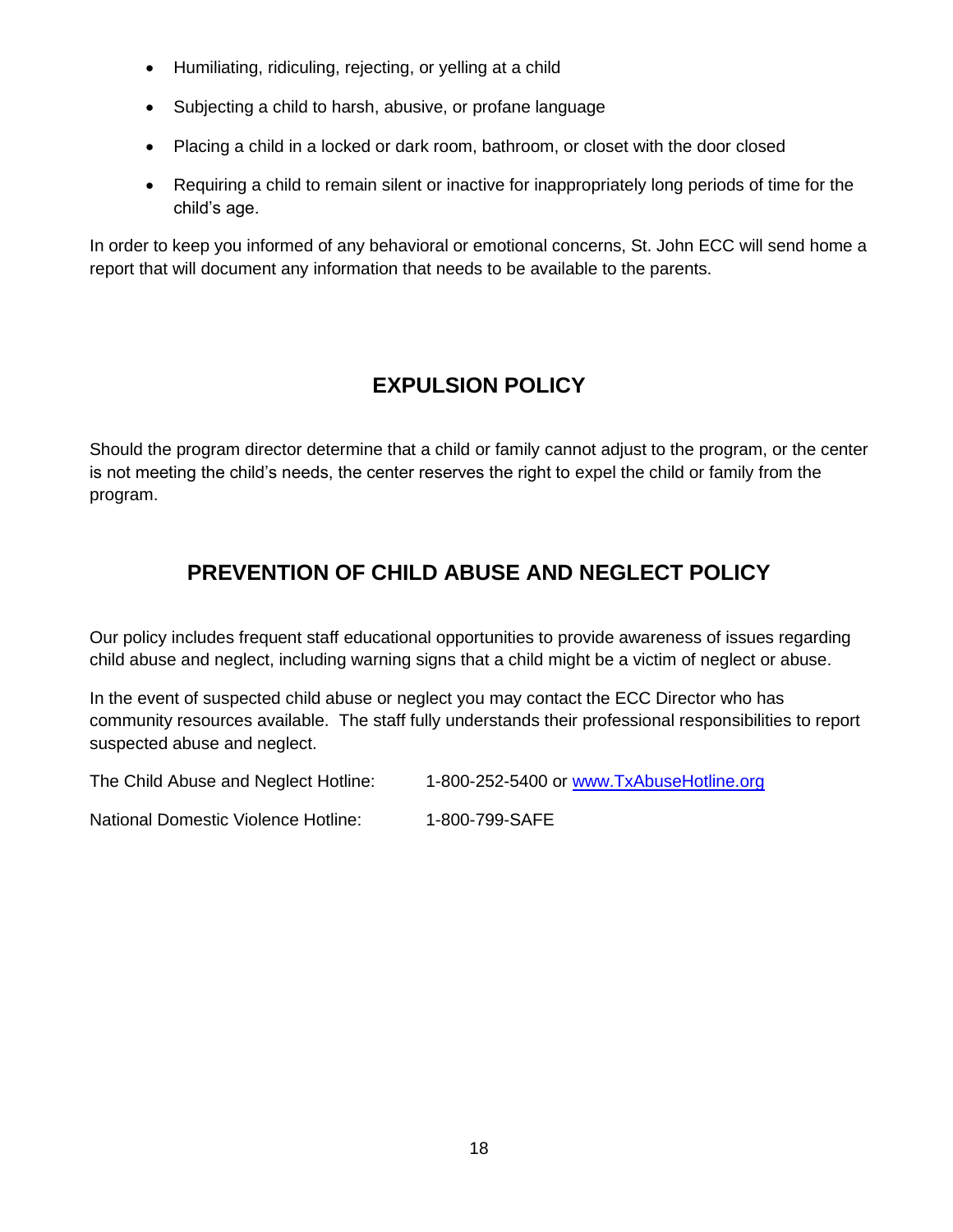# **FIELD TRIPS**

<span id="page-23-0"></span>Field trips enrich the school program by extending the learning and discovery process outside of the classroom. Locations of some recent field trips include local restaurants, parks, the bowling alley, Main Street Theater and Fall Field trip. Field trip destinations and the number of trips are determined by the appropriateness for each age group. Parents will be notified of field trips in advance and will be asked to sign a permission slip for their child. Children **must wear** a school T-shirt to participate. Each child will be given one T-shirt at the beginning of the school year. Field trips and school t-shirt costs are included in your registration fee. Additional t-shirts may be purchased from the school at the cost of \$10.00. Permission slips for field trips will be turned in at your child's classroom.

All teachers who participate in offsite field trips will undergo yearly field trip training. Transportation is provided through a reputable bus service for the four-year-old classes and Bridge classes.

For the 18 month, 2-year-old and 3-year-old classes, all field trips are held in-house for the safety of our students.

<span id="page-23-1"></span>During the Summer School, all field trips are held in-house. Sprinkler Activities are planned for all age groups with extra supervision included during the duration of each class.

# **LUNCH / SNACKS**

Parents must provide a lunch, a water bottle/spill proof cup (labeled with child's name), and a morning snack. St. John Lutheran Early Childhood Center is not responsible for your child's nutritional value or for meeting your child's daily food needs. Parents are encouraged to provide nutritional meals and snacks with beverages for your child while attending the ECC. Children are encouraged, but never forced to eat their food.

#### <span id="page-23-2"></span>*Lunch:*

When sending your child's lunch from home, please remember to make it nutritional. Try to choose from the five basic food groups when selecting food for your child's lunch. No candy or carbonated drinks. Try to avoid foods high in sugar content. If candy is sent in lunches, it will be sent home with a note reiterating our policy. Lunches from home should be able to be eaten as is. We do not have a microwave available for heating up food or refrigerator to keep items cold for the children.

If your child forgets his/her lunch, a staff member will call you to bring a lunch for your child. In case you cannot be reached, the ECC will provide a lunch from our **limited** food pantry, and **you will be billed \$3.00**. It is the parent's responsibility to make sure their child has a lunch.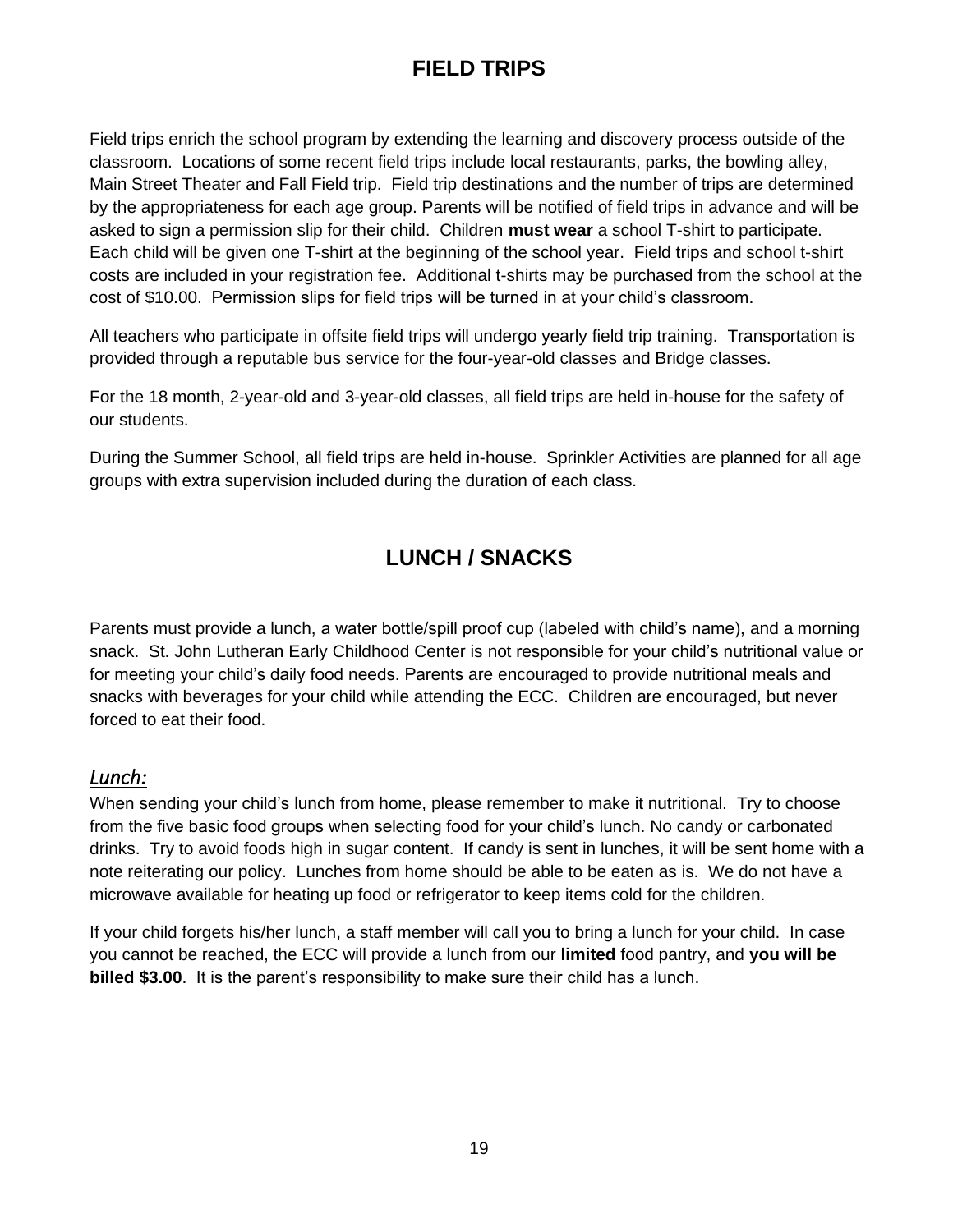### <span id="page-24-0"></span>*Snack:*

When sending your child's morning snack (labeled with child's name), we encourage healthy nutritional snacks. Because we cannot 100% guarantee all snacks provided will be of a healthy nature, we are required by state licensing to ensure you understand you are providing your child's snack.

#### <span id="page-24-1"></span>*Food Allergies:*

St. John ECC takes food allergies very seriously. If a child is allergic to certain foods, the Director must be informed, and a physician's **action plan** must be on file in the office. Some severe food allergies may require excluding the allergen from the classroom. The removal of the allergen will provide a healthy and safe environment for all children.

# **BIRTHDAYS / PARTIES**

<span id="page-24-2"></span>**Party Days** (Happy Birthday, Jesus; Jesus Loves Me; He is Risen; etc): Parents can only send age appropriate, **non-edible treats to be sent home** with classmates.

**Birthday Celebrations**: We enjoy remembering each child's birthday during the year with special activities. Your child's teacher will plan a day that works best for you. If your child has a summer birthday, we will celebrate their birthday during one of our monthly "Birthday Blessing" times. Gifts cannot be exchanged. It is entirely optional for a parent to provide a birthday treat for their child's class on their special day, to be enjoyed during snack time. Parents are encouraged to bring nutritious snacks such as banana, pumpkin or zucchini bread or muffins. Fruits and cheeses are also a nutritious snack. We also have a Birthday Book Club. Special books may be purchased to be donated to our library. A notation is placed inside the cover with the child's name and date.

If you plan to have a private party with all of your child's classmates, you are invited to send invitations to school to be passed out by the teacher. Unless all of your child's classmates will be invited or if children from other classes are to be invited, we ask that you please contact the school office for available numbers and addresses that you may need. **Do not bring** the invitations to school.